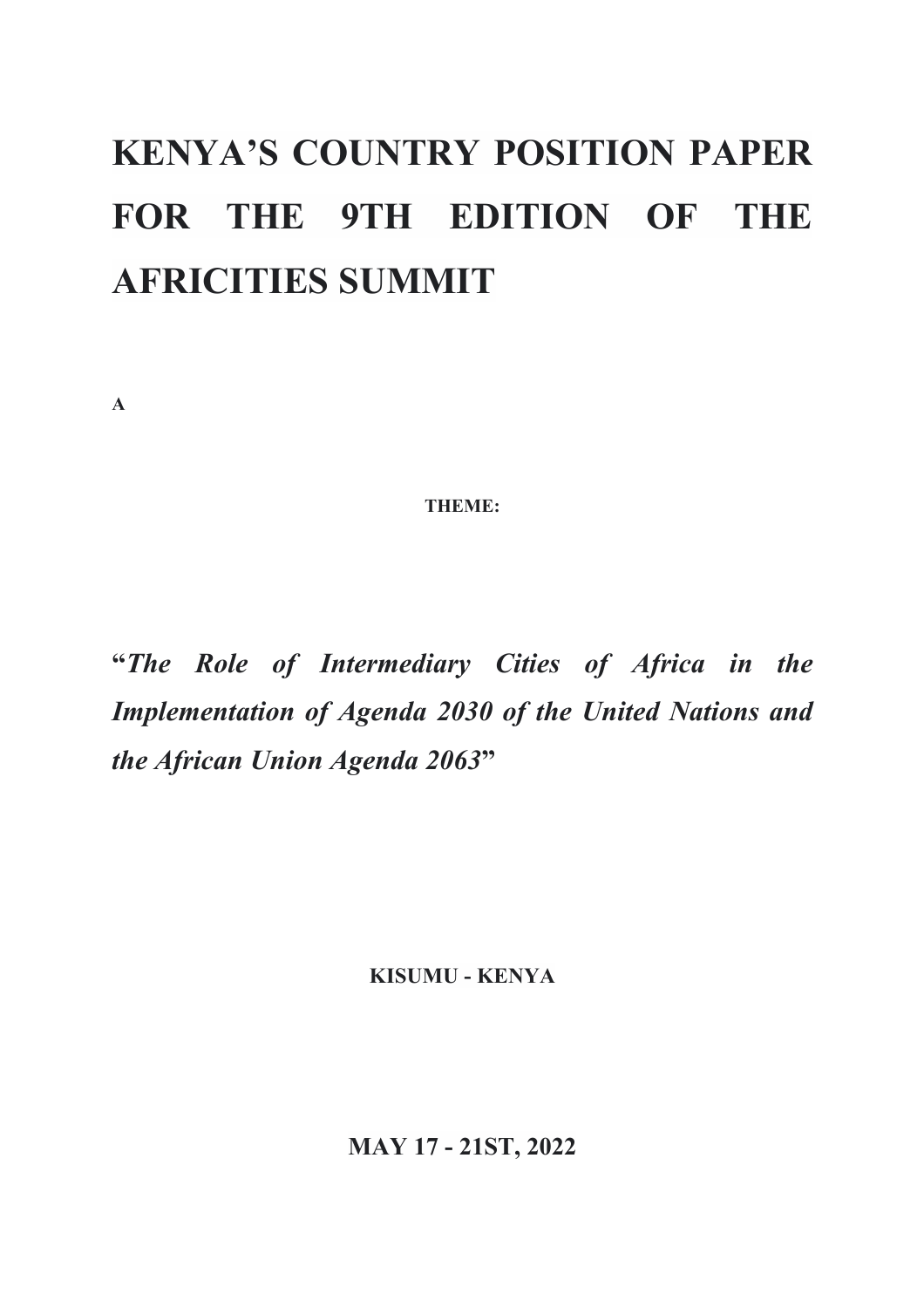Purpose: For use by the Kenyan Delegations during: the meeting of African ministers; Meeting of African mayors and leaders of local and sub-national governments elected officials; Tripartite dialogue meeting between ministers, Mayors and leaders of local and sub-national governments and development partners; the meeting of development partners; the Africities Investment Forum (AIF); and the Conference Sessions and Side events.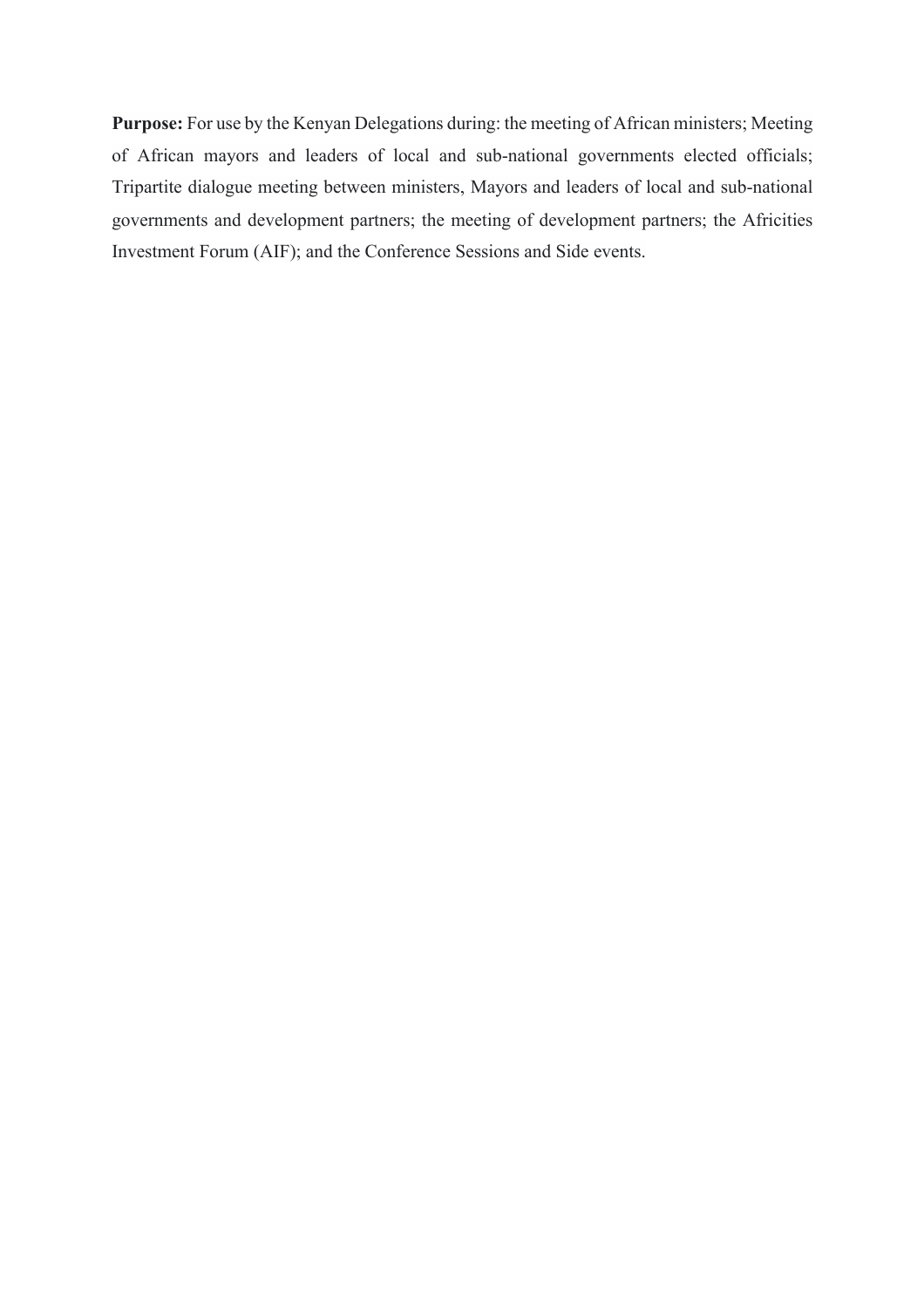#### 1. **Introduction**

Kenya hosts the ninth session of the Africities Summit in Kisumu, Kenya from  $17<sup>th</sup>$  to  $21<sup>st</sup>$  May 2022 under the theme; *"The Role of Intermediary Cities of Africa in the Implementation of Agenda 2030 of the United Nations and the African Union Agenda 2063"*. This is the first time the summit is held in an intermediary city, and Kenya is expected to set precedence for the place of intermediary cities in implementing the Global and African Agenda. The deliberations at the conference will be guided by five main themes and Kenya has prepared this position paper to correspond to these themes.

In the first theme on the **State and dynamics of intermediary cities in Africa's urbanisation**, Kenya acknowledges that the summit takes place during **the decade of action** as the globe progresses towards the 2030 mark of the UN Agenda 2030. Africa, like other continents, picks up the pace towards meeting the targets of the Sustainable Development Goals. A significant contribution towards these targets is expected to be met by the intermediary Cities and Local Governments through a consolidation of local actions. This expectation is against the backdrop of governance and management challenges that continue to place a significant burden on the local governments. Kenya for instance is at a stage where new urban governance and management dynamics have emerged since the 2010 Constitutional Order leading to emergent and nascent governance and management institutions. To shore up the contribution of the intermediary cities to the Africa and UN agenda, Kenya and the rest of the continent have to deal with the institutional architecture and governance practice in the local governments as a matter of priority. There is a plausible case for enhanced partnerships, cooperation and collaboration with the private sector, non-governmental Actors and Agencies, who form an integral part of the urban management regime. The summit set a unique platform for Kenya and Africa cities to appraise the institutional and governance architecture of local governments and draw key lessons and learning that would consolidate and accelerate their joint action towards meeting the SDGs in this last decade.

In the second theme on **the role of intermediary cities in wealth creation and economic development of Africa**, it ought to be recognized that the enormous speed at which Africa's cities are growing is linked to other key development trends, most prominent amongst them being accelerating economic and population growth, increasing migration from rural to urban areas, and the youth bulge. These trends are strongly driven by Africans' perceptions that cities – in contrast to the continent's rural areas – offer an abundance of livelihood opportunities,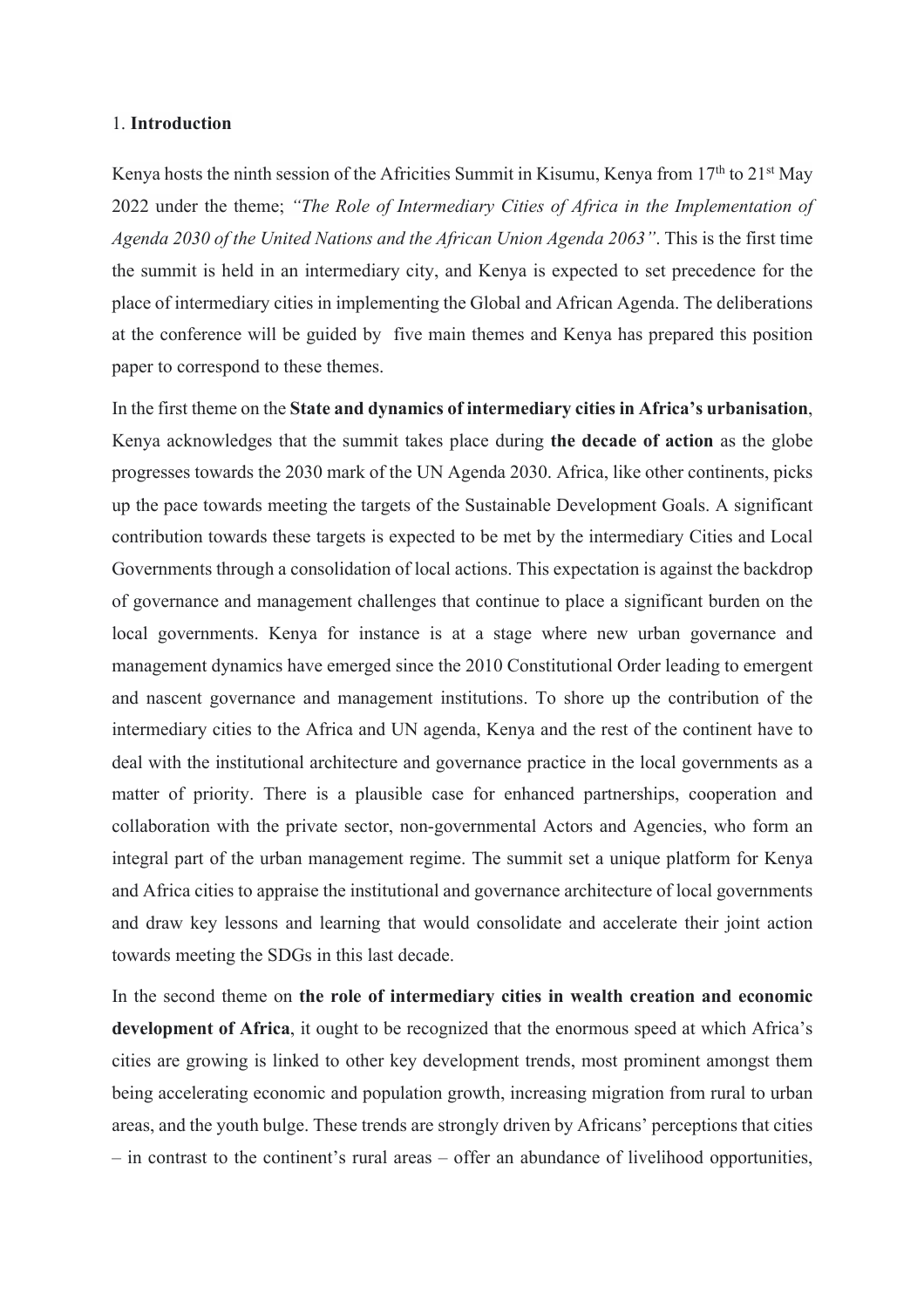including employment and income generating opportunities, food security, and access to finance, education and social capital as well as social protection. However, intermediary cities are failing to meet this promise of abundance, relegating the majority of the populace to the informal economy, often not well regulated, and propagating urban injustices. It is important that these intermediary cities are just where dignity, equity and diversity are upheld. Kenya has recognised the potential of the informal economy that thrives in the intermediary cities and is keen on advancing conditions for seamless integration of the informal and formal economies for a better urban future. In addressing this integration, attention has not been lost to the fact that the intermediary cities play an important role in connecting rural and urban populations to basic facilities and service and also serve as hubs for provision of goods and services thereby providing a conducive environment for job creation and income diversification. The summit presents an important platform to share experiences and deepen discourse on the intricate link between urban and rural economies and the transformative potential inherent in the intermediary cities to drive this transformation. Through this theme, Africa will consolidate a common position and rally the globe at the **World Urban Forum (WUF11) convening under the theme of "Transforming our cities for a better urban future".**

The third theme on **African intermediary cities facing the COVID 19 pandemic and the climate and biodiversity** crisis recognizes the social, economic, environmental and political repercussions of the pandemic. The United Nations estimates that 71 million people will be pushed back into extreme poverty in 2020, the majority being from Africa. Some 1.6 billion informal workers, half the global workforce, have seen their wages affected. These circumstances highlight the importance of cities and urban areas, particularly in Africa that is threatened with a depleted quality of life against the backdrop of a rising urban population and persistent hunger. The COVID-19 crisis pushes the African intermediary cities to reflect on agricultural production, highlighting the urgent need to develop more sustainable food systems and more resilient family farming systems. Furthermore, the development of intermediary cities is associated with high consumption patterns whose effects lead to the generation of high levels of GHGs thereby accelerating the adverse climate change impacts. Coupled with this, intermediary cities have to cope with the growing population of urban poor inhabitants comprising about 60% and occupants of fragile ecosystems and informal settlements. Climate impacts arising from air pollution, inefficient energy consumption patterns and loss of biodiversity stresses the resilience capacity of the population in the intermediary cities and increases vulnerability of the urban poor. At the summit therefore, Kenya will advance the case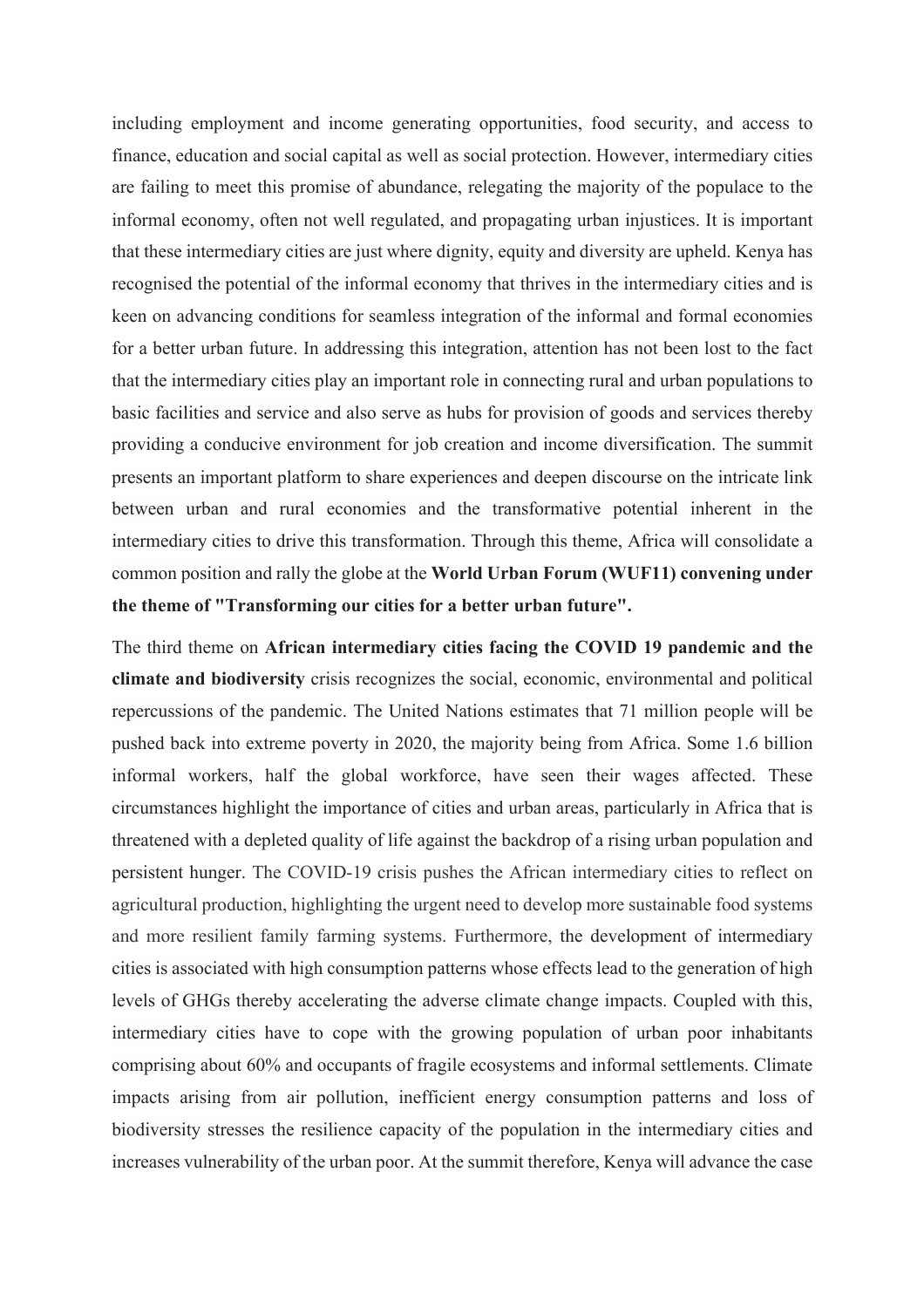that in the aftermath of COVID-19, it is critical for African intermediary cities to diversify and improve productive capacities, and create economic opportunities for small scale producers. This includes adopting targeted policies that guarantee access to vital inputs for agriculture such as finance, land and technology, and rethink resource management including water, which is in competition between extractive industries and agriculture. In addition, measures to reduce emissions and policies that encourage the use of alternative sources of energy need to be put in place in order to curb the rising GHG levels. Energy efficient buildings, low carbon public transport and encouraging cycling and walking are essential measures to cut down GHG emissions in the Cities..

On the fourth theme on **the challenge of financial and human resources in the management of intermediary cities in Africa,** it is important to recall that the Africa Agenda 2063 aims to deliver inclusive and sustainable development while embracing the pan-African drive for unity, self-determination, freedom, progress and collective prosperity pursued under Pan-Africanism and African Renaissance. This is a demonstration of shift of focus from the 'struggle' to 'inclusive social and economic development' characterised by continental and regional integration, democratic governance and peace and security amongst other issues. Under the banner of the Pan African Vision of "*An integrated, prosperous and peaceful Africa, driven by its own citizens, representing a dynamic force in the international* arena", Agenda 2063 envisions a long-term 50 year development trajectory for Africa. It inspires Africa to revise and adapt its development agenda due to, amongst other factors, ongoing structural transformations; renewed economic growth and social progress; and the need for people centred development, gender equality and youth empowerment. Transformations anchored on people-centred development, gender equality and youth empowerment principles are key to meeting the financial and human resource challenges in the management of intermediary cities. Structural transformations that change the relationship between governments and its people to one that is symbiotic and complementary and facilitates realisation of rights are fundamental in this context. Kenya, having embraced a devolved government system in 2013 accompanied by a transition in local urban governance and management, exemplifies such transformation that is anchored on the supreme law of the country. Such trends are a useful point of departure in the conversation around Pan-Africanism and African Renaissance, and the platform offered through the Africities summit is rich for knowledge and best practice exchange as well as building networks amongst the like-minded.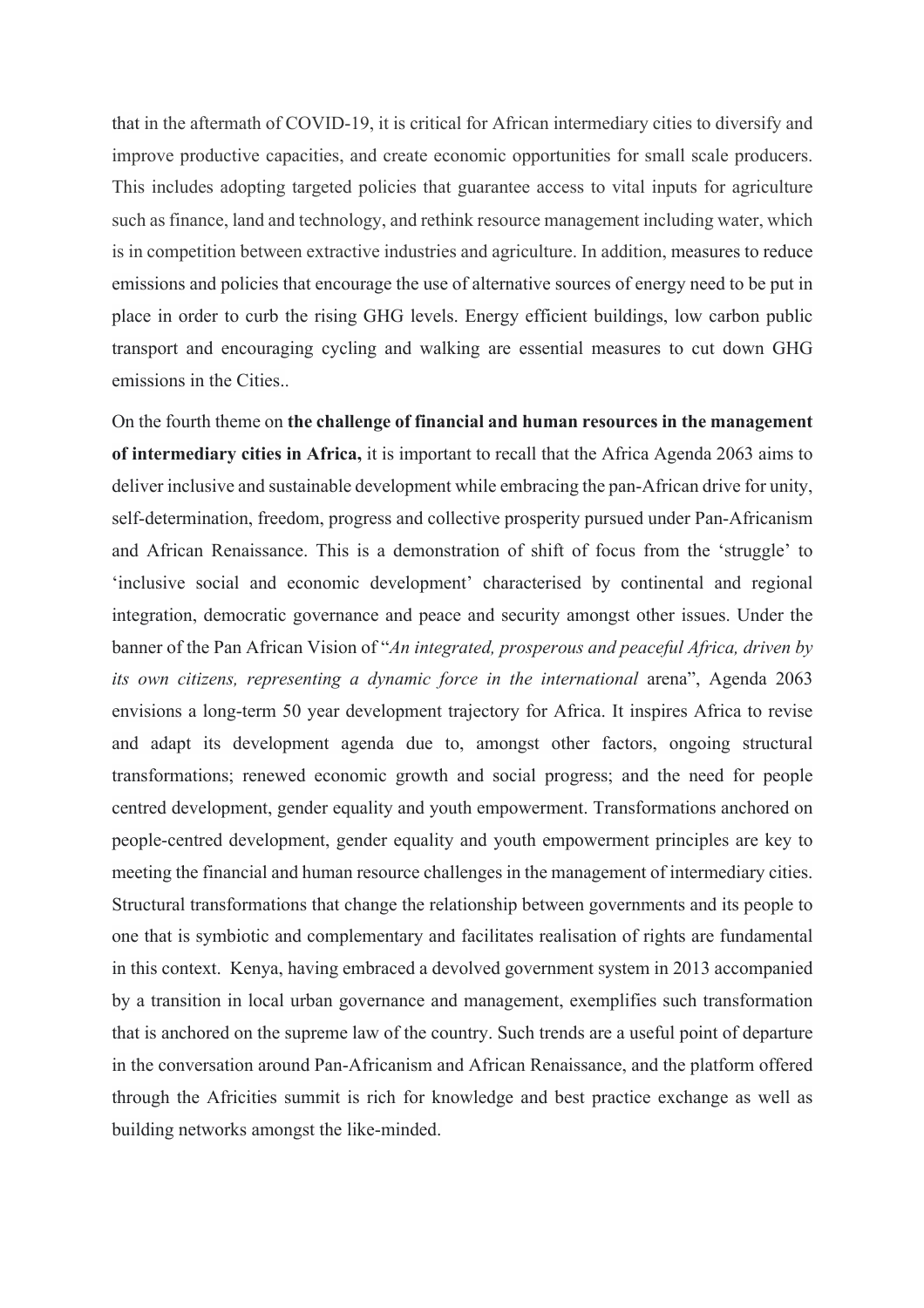Lastly, under the fifth theme of **African intermediary cities in the urban social and cultural fabric**, the link between the Africa Agenda 2063 goal 1 of *"A high standard of living, quality of life and well-being for all citizens"* and SDG goal 11 of *"Make cities and human settlements inclusive, safe, resilient and sustainable"*, sets a good framework to espouse the continents efforts towards sustainable urban development. The World Cities Report (2020) unpacks the value of sustainable urbanisation as the totality of a city's economic, environmental, social and intangible conditions that have the potential to improve the quality of life of residents in meaningful, visible and concrete ways. With a rapidly urbanising Africa, a compelling case on the roles of planning, managing and governing cities to create inclusive growth and prosperity, while driving sustainable and socially responsible investment has been made in the report. Kenya has accorded unprecedented attention to sustainable urban development, being the first country in Africa to domesticate the New Urban Agenda, and driving significant investment to aid urban transformation in the devolution era. The Africities summit offers a unique platform to pitch for sustainable urban development within the precincts of the New Urban Agenda, and Kenya can offer some emerging practises to compound learning and catalyse investments towards the growth of sustainable cities and urban areas.

This position paper is anchored on these five themes of the summit. It is intended to demonstrate Kenya's commitment to the African Renaissance through contributions to the UN Agenda 2030 and Africa Agenda 2063 within the realm of sustainable urbanisation, featuring intermediary or secondary cities. The paper uses specific examples in the Kenyan sphere of sustainable urban development to set the context and illustrate its commitment to the agendas, while calling upon the continent to invigorate learning, knowledge exchange and networking to build a better urban future. The paper further suggests areas of potential convergence for joint action and reforms, nationally, regionally, continentally and globally, in transforming secondary cities for a better urban future thereby setting the pitch for WUF 11.

#### 2. **The 9th Edition of Africities Summit**

Kisumu is the first intermediary city in the continent to host the Africities summit, symbolising Africa's commitment to transformation towards inclusive cities growth and sustainable development. Africa is the next frontier for urbanisation, with its cities growing faster than no other worldwide, at an average of 3.5% per year. This growth of urbanisation varies across the continent, ranging from the already heavily urbanised North Africa (47.8%) to the less urbanised Sub-Saharan Africa (32.8%).The aggregate rate of urbanisation on the continent is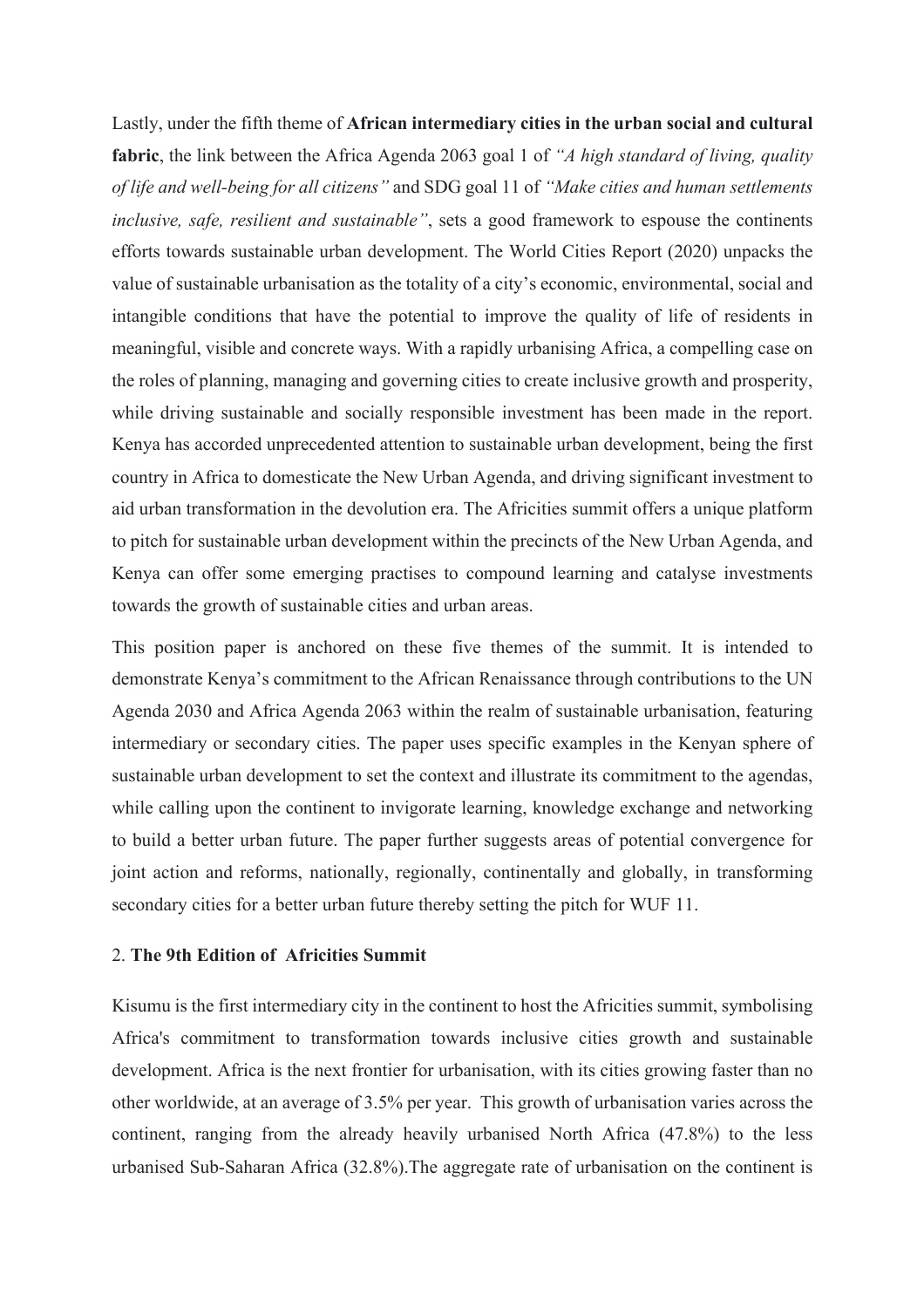projected to grow from 40% in 2015 to 56% in 2050. Most of this urbanisation is occurring in intermediary (secondary) cities, bringing them to the limelight in the sustainable urban development discourse. This growth is strongly driven by Africans' perceptions that cities, in contrast to the continent's rural areas, offer an abundance of livelihood opportunities, including employment and income generating opportunities, food security, and access to finance, education and social capital as well as social protection.

Africities summit is the largest democratic gathering organised in Africa. It is the main platform for dialogue on decentralisation and local governance that brings together every three years; African ministers, Mayors, Leaders and Elected officials of local and regional governments, Civil Society Organisations, Traditional Authorities, representatives of the African diaspora, Economic Actors, Experts, Researchers and Academics, Financial Institutions, and Development Partners. The eighth session of Africities enlisted over 8,000 participants from 77 Countries in Africa and beyond, almost half of them being Mayors and locally elected officials, pointing to the growing significance of the summit. Barring any Covid restrictions, Kisumu and Kenya anticipate to host a similar attendance.

Convened by the United Cities and Local Governments of Africa (UCLGA), the summit seeks to advance decentralisation and local governance as a panacea for improving the living standards of the citizens. Kenya is a good case, having adopted a constitutional dispensation that advances devolved government and decentralised local urban governance. Furthermore, the summit agenda aligns well with the Kenya Vision 2030, where intermediary cities are integral in transforming Kenya into an industrialised upper middle income economy offering a high quality of life to all its citizens by 2030.

The summit comes early in the decade of action, where countries are expected to accelerate their efforts to deliver on the promise of Sustainable Development Goals (SDGs), which are closely interlinked with the Africa Agenda 2063. The vast majority of the actions will be taken at the local level in Cities and Urban areas. Such actions must collectively add up to a continental and global shift toward a more sustainable future that reduces poverty and inequality, and improves the quality of life, among other societal challenges.

More importantly for Kenya, devolution has inspired new forms of governance, supporting the course for local actions through devolved governments and resources. The devolved units offer much greater opportunity for citizens-influenced development agenda that responds to their priority needs enhancing the chances for better quality of life for all. Devolved resources are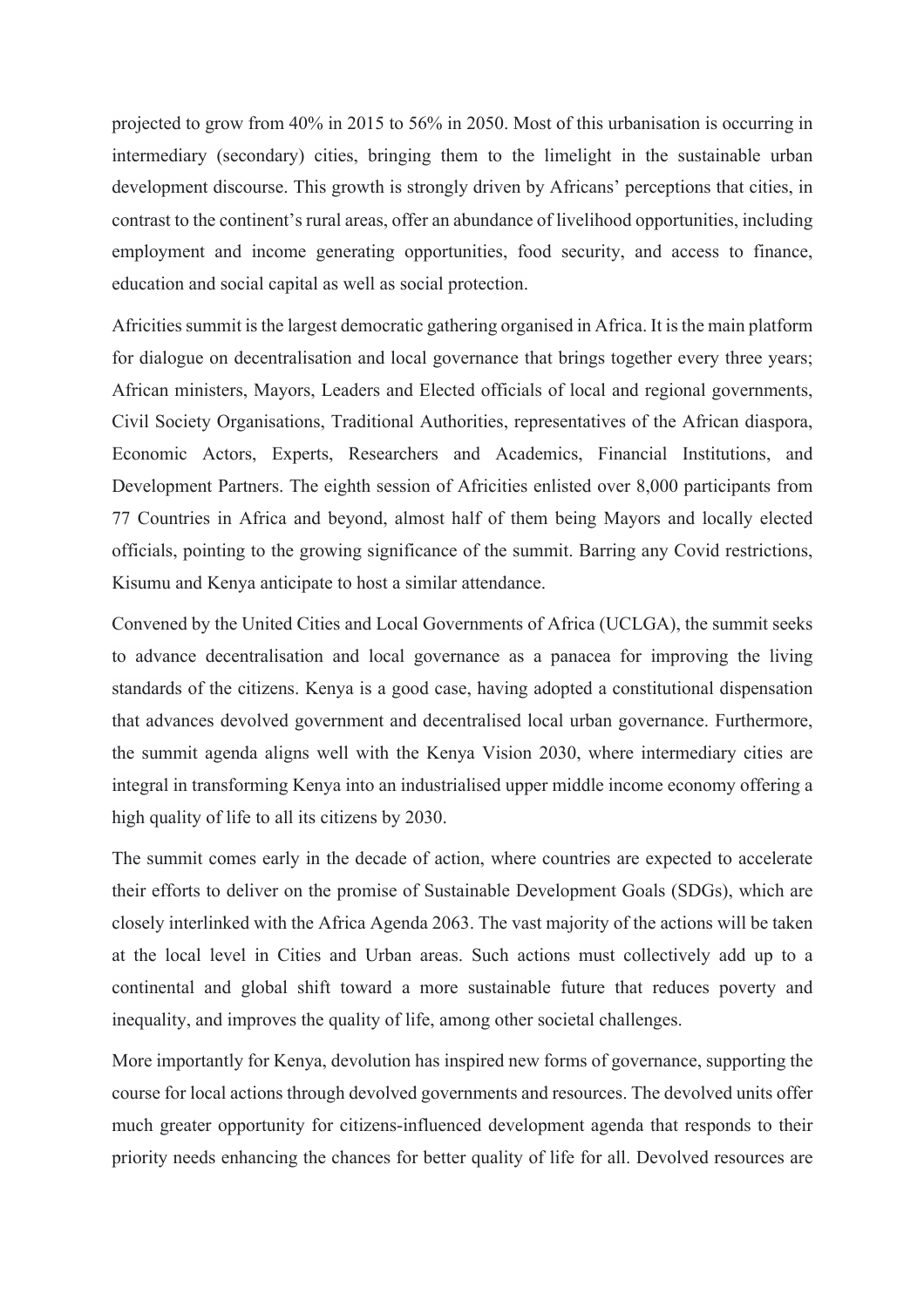instrumental in driving local action and increasing the potential for achieving the national targets of the UN and Africa Agenda. Kisumu, being one amongst the decentralised units that have recorded significant growth since the onset of devolution, is suitably positioned to provide a practical exhibition of the role intermediary cities can play in the implementation of UN Agenda 2030 and Africa Agenda 2063.

## 3. **The Kenya Position**

**The Kenya position is based on the theme of the Africities Summit titled "The contribution of intermediary cities in the implementation of Agenda 2030 of the United Nations and Africa Union Agenda 2063**". The theme provides overall guidance to the keynote speeches at high level segments, pre-conference activities and the side events / exhibitions. The outlined themes guiding the summit sessions that will be supported by respective background papers and highlights are:

- i. The State and dynamics of intermediary cities in Africa's urbanisation.
- ii. The role of intermediary cities in wealth creation and economic development of Africa.
- iii. African intermediary cities are facing the COVID 19 pandemic and the climate and biodiversity crisis.
- iv. The challenge of financial and human resources in the management of intermediary cities in Africa.
- v. African intermediary cities in the urban social and cultural fabric.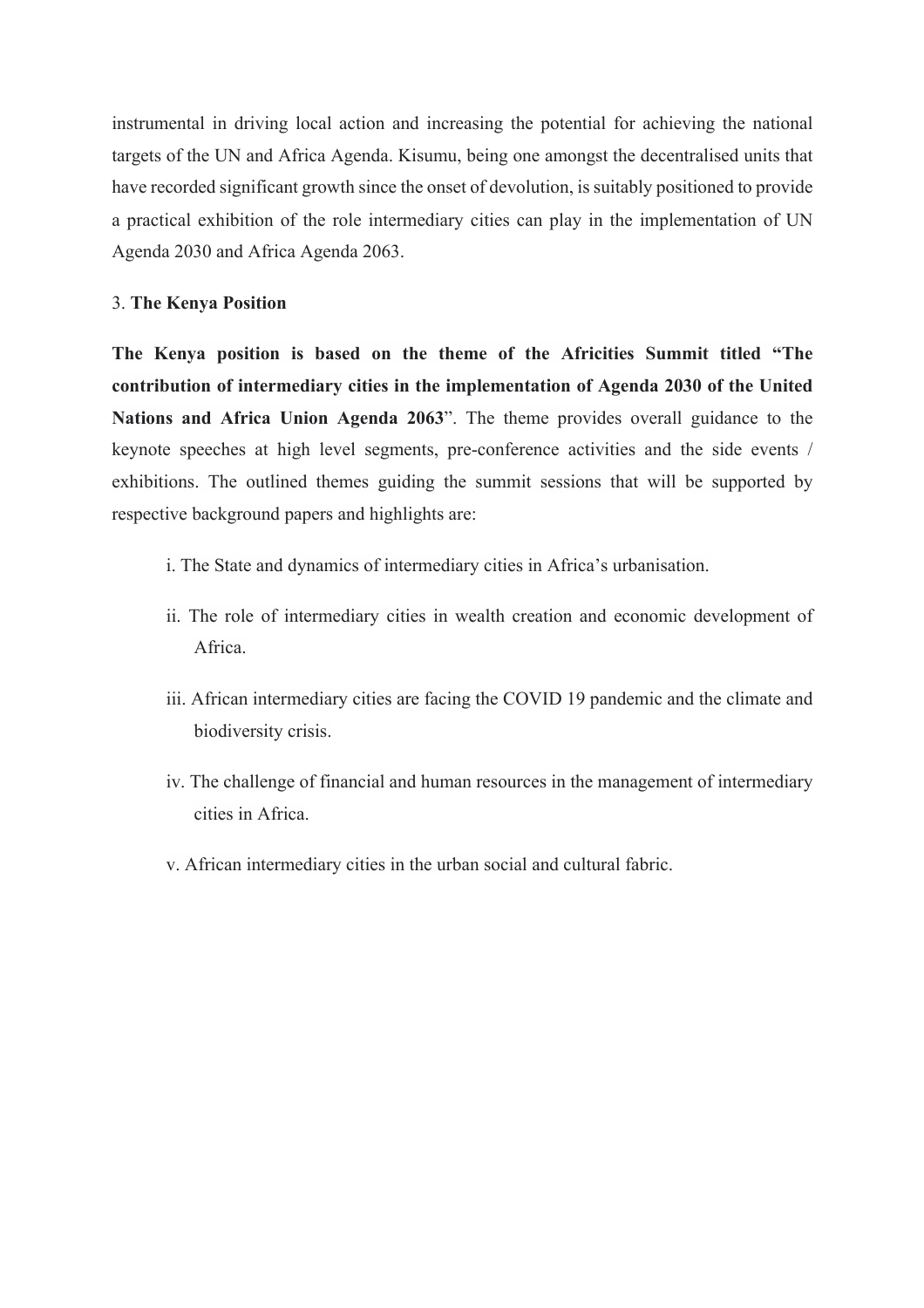#### **3.1 Thematic Highlights**

#### **3.1.1 The State and dynamics of intermediary cities in Africa's urbanisation**

According to United Cities and Local Governments (UCLG), there are over 1400 intermediary cities in Africa. They are increasing in number owing to Africa's rapid urbanisation and their changing functions and stature. Africa Union, in 2019, acknowledged the urgent need for effective policy responses to Africa's rapid urban growth and acceleration of coherent and systematic implementation of the New Urban Agenda. AU commitment is "Making African cities more habitable". The effective urban policy formulation and implementation, however, must of necessity recognize the special place of intermediary cities, their nature and growth trends over time, their role in achieving inclusive and sustainable urbanisation in Africa, and their integration into metropolitan regions.

#### **3.1.1.1 The Nature and Growth of Intermediary Cities**

Intermediary cities have been defined as cities with 50,000 to one million inhabitants that generally play a primary role in connecting important rural and urban areas to basic facilities, services and opportunities. UCLG estimates that they are home to over 20% of the world's population, which stood at 7.75 billion in 2020. They are also accommodating over one third (36%) of the total urban population, which according to the World Bank stood at 4.358 billion in 2020**.** Because of their scale and spatial distribution, they can offer, and decentralise, housing, basic facilities and services more cost-efficiently than the metropolitan regions, capital cities and mega cities. Indeed, the Organisation for Economic Co-operation and Development (OECD) noted that intermediary cities are vital to breaking dependency on high carbon development; structuring the urban network/system, and connecting the rural and urban to continental and global level. They also connect urban and rural economies. UCLG affirms that the intermediary cities hold the promise to a more "inclusive, safe and resilient" urbanism, and development of a more balanced and sustainable urban systems, especially in rapidly urbanising regions like Africa.

According to world urbanisation prospects 2014, the number of cities with between 500,000 and 1 million urban population had increased from 294 in 1990, to 525 in 2014 and projected to hit 731 in 2030. And the number of people living in such cities is expected to grow by over 40%, increasing from 363 million in 2014 to 509 million in 2030- but remaining home to over 10% of the global urban population. Cities with fewer than 500,000 inhabitants, constituting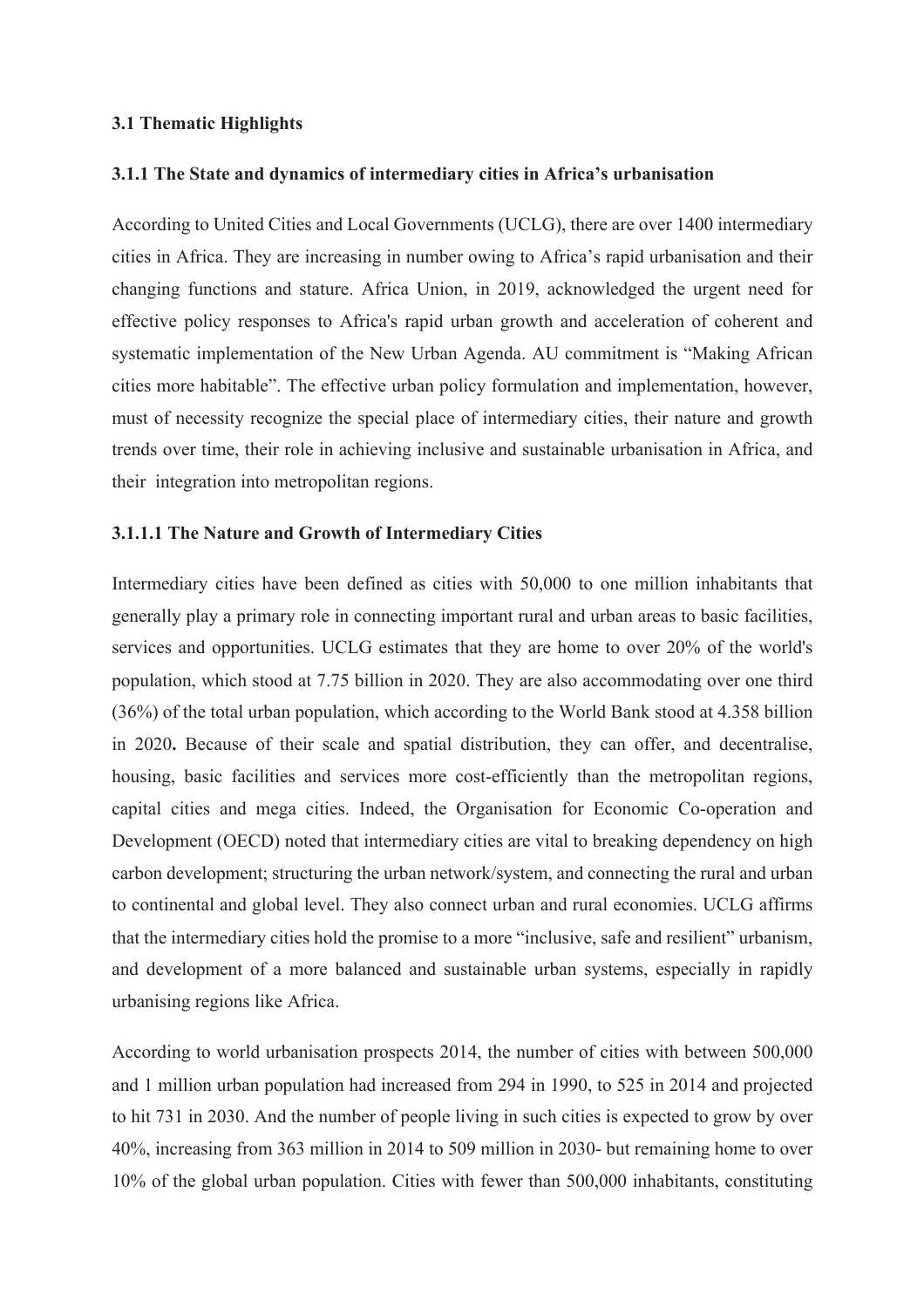the growing majority, accommodated close to one half of the world's urban population in 2014, but that proportion is projected to shrink over time, such that by 2030 these small cities and towns will still be home to around 45 per cent of urban dwellers. The intermediary cities are among the fastest growing urban agglomerations, comprising medium-sized cities and cities with less than 1 million inhabitants located in Asia and Africa. Between 2000 and 2014 the world's cities with more than 500,000 inhabitants grew at an average annual rate of 2.4 per cent- with 43 of these cities growing twice as fast, 4 in Africa. UCLG notes that 210 million Africans live in one of the continent's 1400 intermediary cities. Going forward, UCLG recommends more prominence for intermediary cities in the new urban agenda and implementation.

Kenya is home to over 70 intermediary cities that comprise about 63 municipalities and four cities, with the exception of Nairobi which is a major city and a national capital with over five million inhabitants. Rapid growth of intermediary cities in Kenya has been observable and will increase with devolutions that spur development across the country. Most of these cities are headquarters for county government, attracting people, funding, investments, business and tourism. Through the World Bank's supported Urban Support Programme, Kenya is in the process of undertaking urban institutional reforms including formation of institutional structures, infrastructure support, delineation of urban boundaries among others.

### **Position:**

*Kenya reinforces her commitment to accelerate urban governance and management reforms through an active establishment and strengthening of urban institutions under the Urban Areas and Cities Act to enhance capacity to define, plan, develop and operationalize all intermediary cities in Kenya.*

# **3.1.1.2 African renaissance towards inclusive and sustainable development – Africa Agenda 2063**

Africa Agenda 2063 aims to deliver inclusive and sustainable development while embracing the Pan-African drive for unity, self-determination, freedom, progress and collective prosperity pursued under Pan-Africanism and African Renaissance. This is a shift of focus from the 'struggle' to 'inclusive social and economic development' characterised by continental and regional integration, democratic governance and peace and security amongst other issues. Under the banner of the Pan African Vision of "*An integrated, prosperous and peaceful Africa,*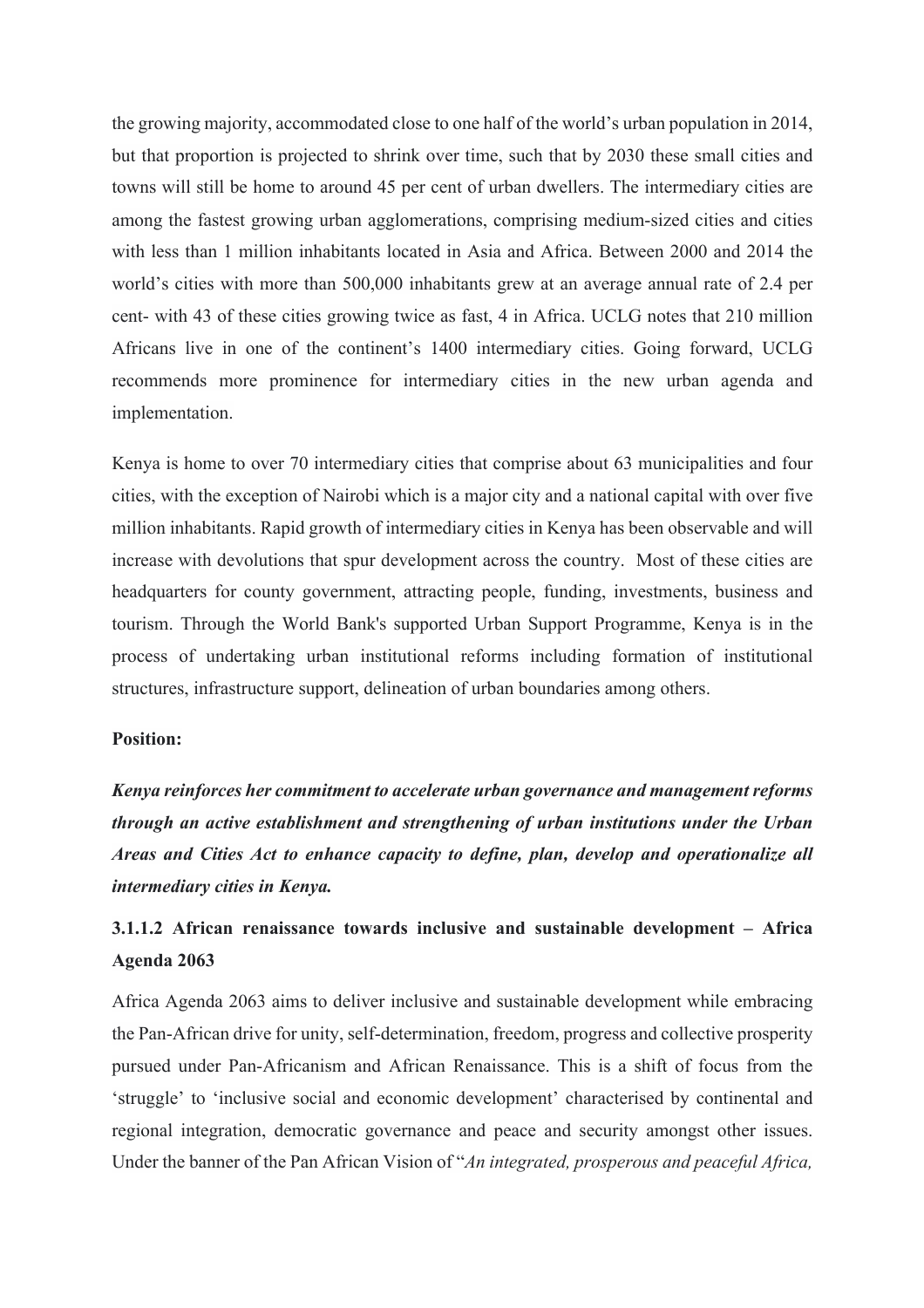*driven by its own citizens, representing a dynamic force in the international arena*", Agenda 2063 envisions a long-term 50-year development trajectory for Africa. It inspires Africa to revise and adapt its development agenda due to, amongst other factors, ongoing structural transformations; renewed economic growth and social progress; and the need for people centred development, gender equality and youth empowerment. It recognizes the value of increased unity of Africa which makes it a global power to be reckoned with and capable of rallying support around its own common agenda and emerging development and investment opportunities.

Kenya, having embraced a devolved government system in 2013 accompanied by a transition in local urban governance and management, exemplifies the adaptability intended in the African agenda. Kenya is indeed not alone in this urban transition, and the platform offered through the Africities summit is rich for knowledge and best practice exchange as well as building networks amongst the like-minded. Indeed, Kenya's devolved system of government has occasioned transformative change in the relationship between people and their governments; decentralisation within the county framework; and delegation of responsibilities to cities, municipalities, towns and markets. Citizen participation in county and urban planning, development and governance is mandatory and legally provided for under the Urban Areas and Cities Act, 2011. An entrenched revenue sharing formula to county governments guarantee rational and equitable decentralisation of funding and development throughout the country. Inter-governmental relations exist to mediate any conflict and tension between national and county governments, including on matters of resource allocations.

#### **Position:**

*Kenya is committed to fully implement the National Urban Development Policy and transition to livable and sustainable urban development including upscaling the shareable revenue for county governments and intermediary cities as well as the establishment of an Urban Development Fund to support these processes.*

# **3.1.1.3 Integration of Intermediary Cities within the Metropolitan Development Framework**

Increasing urbanisation and urban expansion have caused many cities to grow beyond their boundaries into metropolitan regions. This is understood as the city and its commuting zone, which consists of suburban, peri-urban and rural areas economically and socially linked to the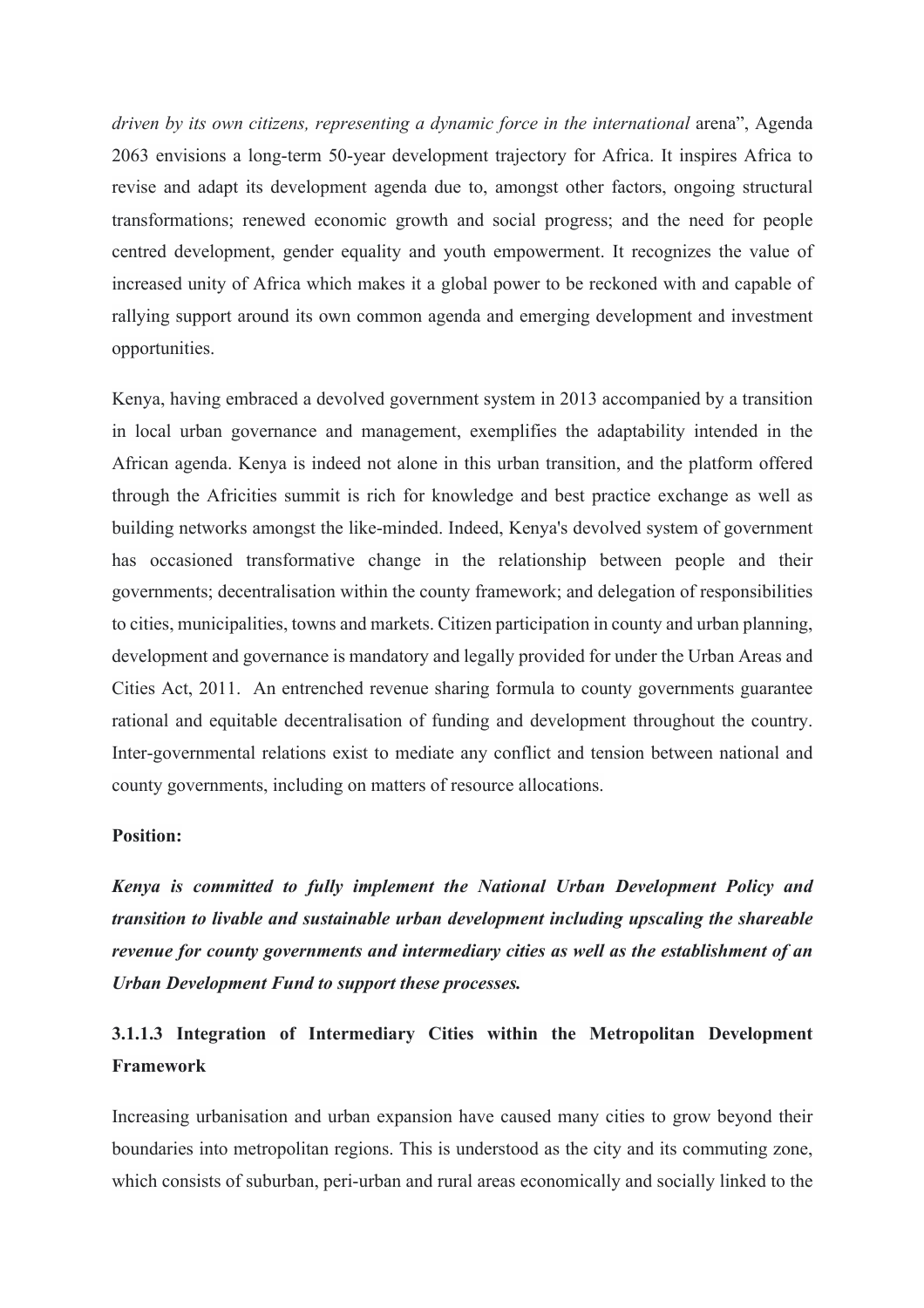city. Intermediary cities quite often develop and become part of the urban systems and structure within the metropolitan region, often surrounding capital cities and megacities. They emerge and develop as satellite cities near the main city, which is at the centre of a metropolitan region. They are different from suburbs, subdivisions and bedroom communities because they have their own centre. They cater for the overflow of people, industries, goods and services from the major cities and address part of their housing, industrial, commercial, recreational and social problems. Integration of the intermediary cities within a metropolitan area calls for a coordinated metropolitan planning and development that strategically accommodate the intermediary cities within a polycentric urban system and spatial planning; metropolitan transportation planning and management; and coordinated service delivery. Currently several African countries, overwhelmed by the high rates of population growth in their main cities, are in the process of planning for intermediary/satellite cities near main cities as the new vision for urban expansion in Africa. UN-Habitat advocates for an *integrative approach for metropolitan management that involves local, sub-national and national governments participation in metropolitan governance, metropolitan policies and legislation, metropolitan planning, and metropolitan finance and economics*.

Kenya has established the Nairobi Metropolitan Area Transport Authority (NAMATA) which seeks to provide a mechanism for the establishment of an integrated, efficient, effective and sustainable transport system within the Metropolitan area. The Metropolitan Area includes Nairobi, Muranga, Kiambu, Kajiado and Machakos counties. Kenya has the Nairobi Metropolitan Development Department, under the Directorate of Urban and Metropolitan Development, whose mandate is to coordinate and administer policy in respect to the Nairobi Metropolitan region, including an integrated Nairobi Metropolitan Areas Growth and Development Strategy. Target areas include Preparation of spatial planning; Development and enforcement of planning and zoning regulations; Integrated roads, bus and rail infrastructure; Efficient mass transport systems; Efficient water supply and waste management infrastructure for the Nairobi metropolitan region among others. The government of Kenya further plans to create five new metropolitan areas around the country by merging key towns and cities into zones, Kisumu inclusive, in a bid to boost urban services and planning.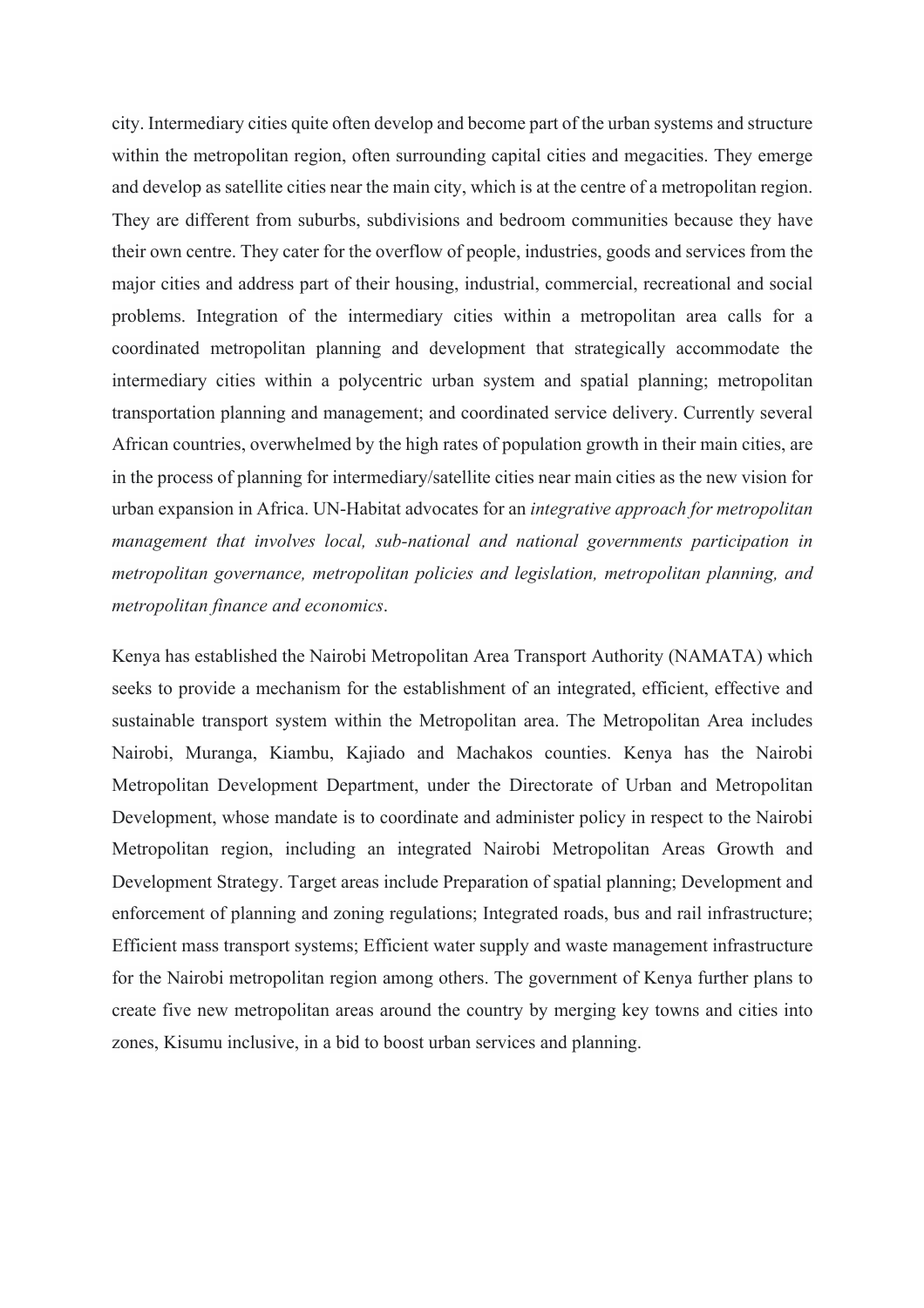#### **Position:**

*Kenya has embraced metropolitan planning, development and service delivery in the Nairobi Metropolitan Region. It is further committed to the preparation and implementation of metropolitan development strategies for five additional metropolitan regions across the country as provided in Vision 2030.*

# **3.1.2 The role of intermediary cities in wealth creation and economic development of Africa**

#### **3.1.2.1 Significance of intermediary cities in contributing to a better future**

By 2050 two-thirds of the world's population will live in urban areas; 90 percent of urban growth will occur in less developed regions such as East Asia, South Asia, and sub-Saharan Africa, at a rapid pace and in situations where capacities and resources are most constrained and development challenges are most intense. This stresses the important relationship between urban and rural communities as being one of high significance.

Urban and rural communities do not live in isolation from one another. The flow of people, goods, services and transport does not go in one direction only but is manifested by repeated and reciprocal circular movement across the urban-rural continuum, which contributes to functional, integrated territories and regions. A large number of households live, work and depend on both rural and urban ecosystems that sustain human life beyond political and administrative spheres. Global framework agreements espouse recognition and response to rapidly evolving urban-rural systems in which households, communities and local and national governments face new and often critical challenges. Governments at all levels must move from a growing recognition of these challenges to coordinated actions to strengthen urban-rural linkages and implement integrated territorial development. The establishment of the regional economic blocs in Kenya is intended to boost the urban-rural linkages.

The intermediary cities play an important role in connecting rural and urban populations to basic facilities and service and also serve as hubs for provision of goods and services thereby providing a conducive environment for job creation and income diversification.

The New Urban Agenda (NUA) stresses the need to reduce urban-rural disparities to foster equitable development across urban- rural areas, to encourage urban-rural interactions and connectivity. Sub- National Governments need effective planning and inculcate the roles of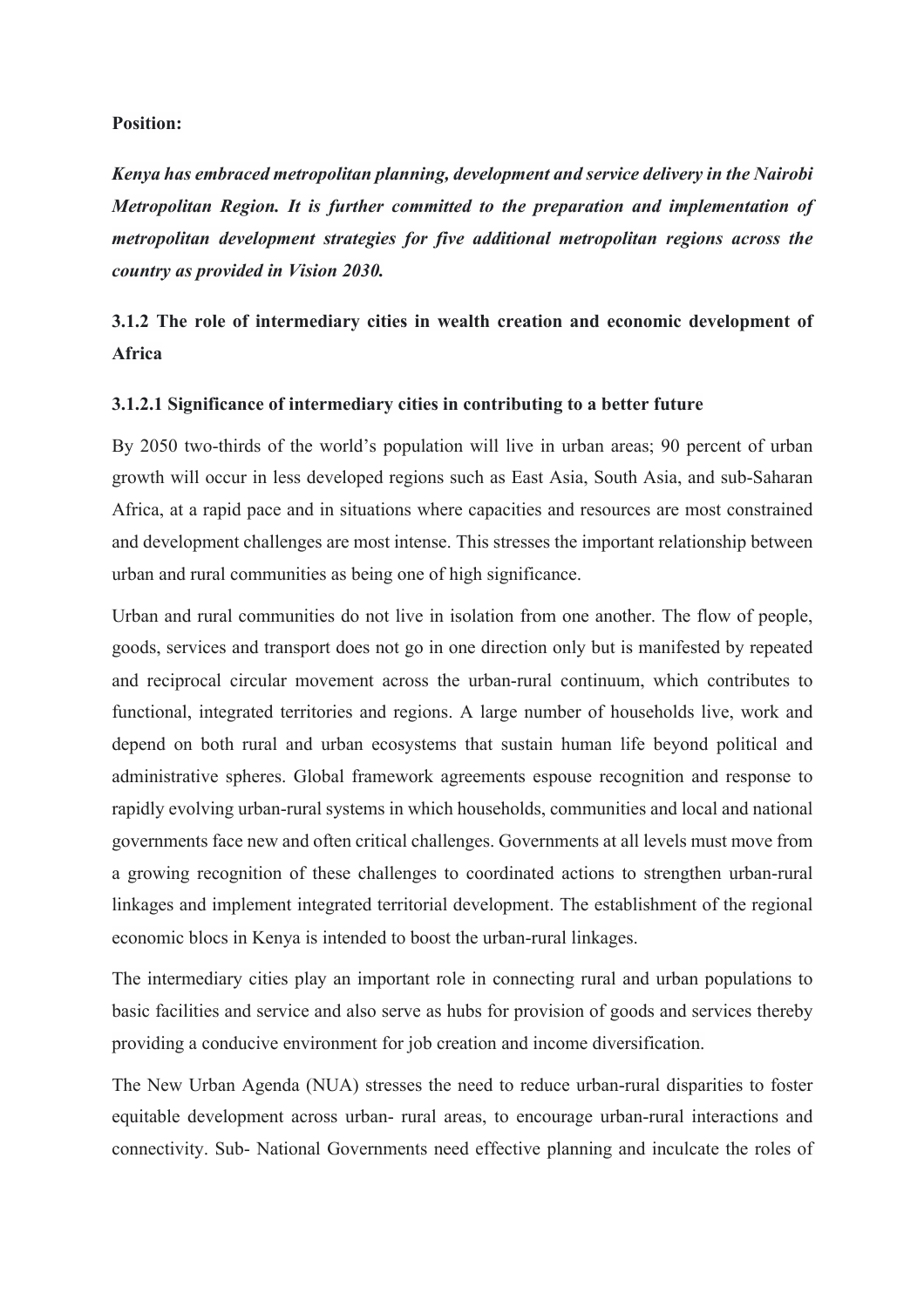different actors in enhancing service delivery, and collective development in which no place and no one is left behind.

There is a strong link between the quality of life in cities and how cities draw on and manage the natural resources available to them. To date, the trend towards urbanisation has been accompanied by increased pressure on the environment and accelerated demand for basic services, infrastructure, jobs, land, and affordable housing, particularly for the nearly 1 billion urban poor who live in informal settlements.

Intermediary Cities significantly contribute to the food sovereignty debate in Africa since they are characterised by strong rural urban linkages, a situation which makes them prime areas for the conversations of food systems and the symbiotic relationships of the urban and rural areas. High levels of undernutrition and food insecurity are some of the challenges brought by the increasing urbanization. Most of the urban dwellers lack access to affordable, healthy, and nutritious foods since much of the food consumed in urban centres comes from rural areas including vegetables, fruits, and staple foods.

Food sovereignty calls for the development of local and regional self-sufficiency and if possible close links between producers and consumers.In this case drawing a link between the rural food producers and the urban food consumers. It has long since become a concept of selfdetermination also in industrialised nations and in the cities. The major issue being how independent African cities are and how capable they can be to feed their growing population without depending on imported foods. Another fundamental question is, how to retain and value food traditionally known to be consumed by the inhabitants or indigenous peoples of the towns surrounding the intermediary cities. As migration from rural to urban areas increases, a lot of farming land remains unutilized therefore not just affecting food production but the production of foods that are largely traditional and authentic for the inhabitants.

The COVID-19 crisis pushes the African cities to reflect on the agricultural production in Africa, highlighting the urgent need to develop more sustainable food systems and more resilient family farming systems. In the aftermath of COVID-19 , it is critical for African cities, moreso intermediary cities, to diversify and improve productive capacities, and create economic opportunities for small scale producers. This includes adopting targeted policies that guarantee access to vital inputs for agriculture such as finance, land and technology, and rethink resource management including water , which is in competition between extractive industries and agriculture.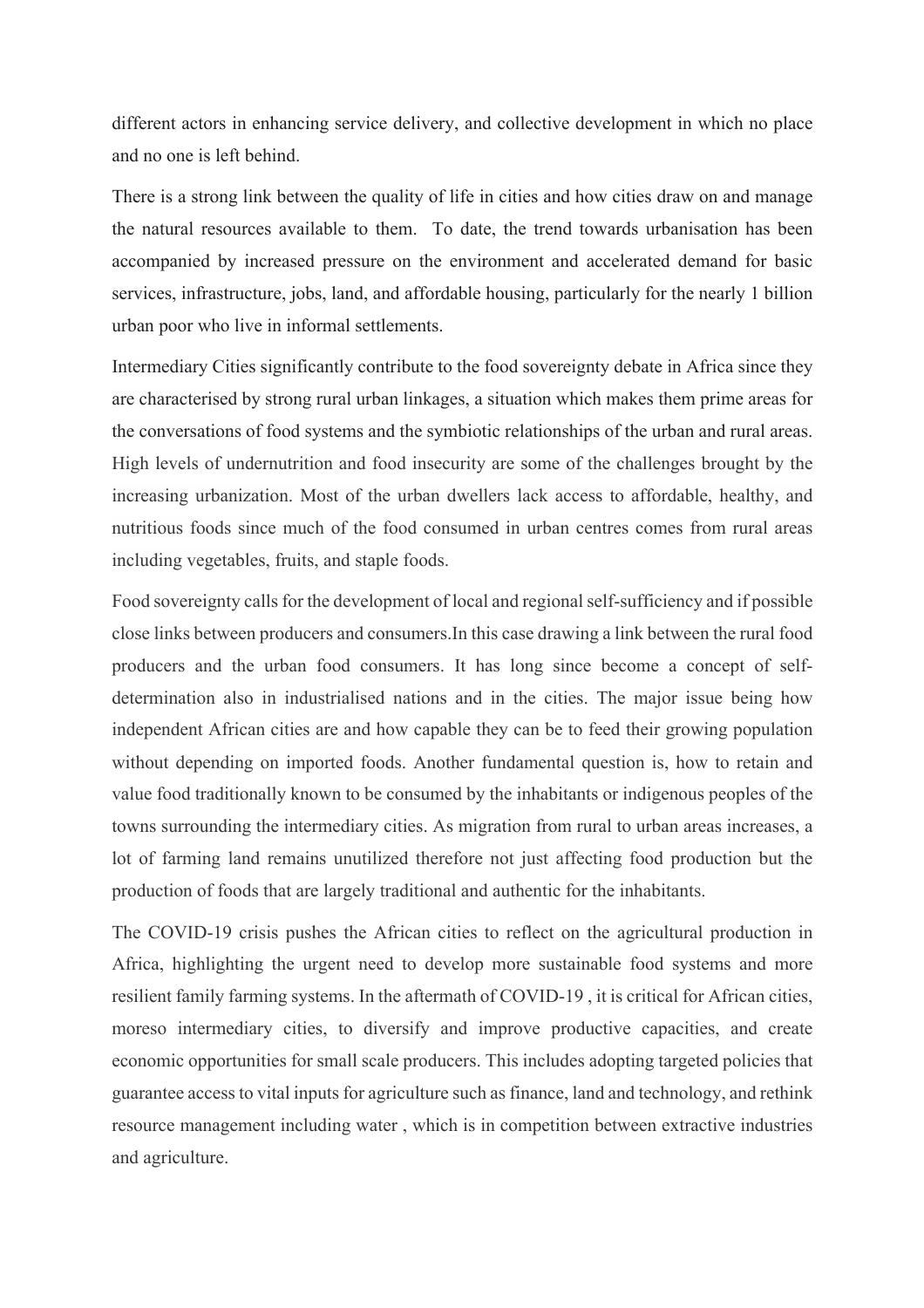The future of food systems is closely bound to cities and urban processes. As these relationships are progressively recognised and unpacked, cities are becoming the new front lines in the struggle for more just and sustainable food systems. One of the primary ways that cities shape food and agricultural systems is through the direct and indirect outcomes of policy processes that take place in urban contexts, but which have potentially far-reaching impacts.

There is equally a growing sense of vulnerability and neglect amongst the women and youth who form the bulk of the population in the intermediate cities that has given rise to social vices such as violent extremism and ineptitude amongst the youth. The potential from the youth bulge remains largely unexploited, including their innovations.

In summary, intermediary cites play a fundamental role in;

- I. Ready markets for agricultural producers of the surrounding regions for improved food security.
- II. Provision of goods and services especially basic services such as (health and education), but also home to agricultural and financial (credit) institutions.
- III. Employment in terms of consolidation of non-farm activities and employment opportunities, mostly in the informal sector.
- IV. Financial flows in money transfers and family remittances flowing from urban to rural areas.
- V. Off-setting the economic, social and environmental burden of the primate cities.
- VI. Harnessing the gender agenda and youth innovation.
- VII. Enhance GDP and livelihoods of the populace through urban-rural linkages.
- VIII. Host institutional architecture for inclusive urban planning that strengthens social cohesion for the provision of durable solutions.
	- IX. Consumption of potential agricultural land through uncontrolled spatial spread.

#### **Position:**

*The Government is committed to making 'Kenyan cities' work by making them attractive places to live, work, invest and recreate through; implementation of the Kenya Urban programme and Kenya Urban Support Programme.*

**3.1.2.2 The Contribution of Intermediary Cities in the Implementation of African Continental Free Trade Area Agreement**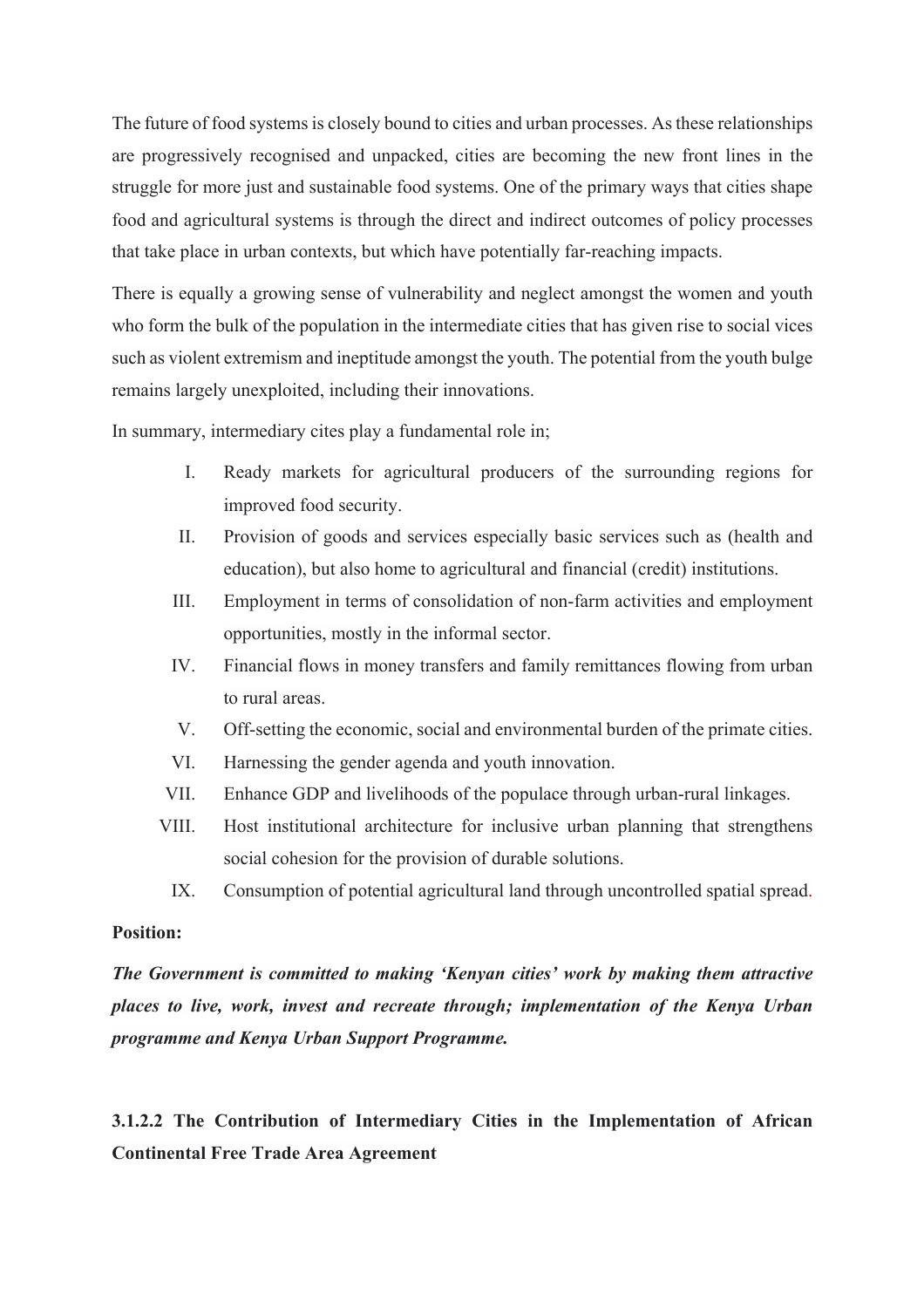The African Continental Free Trade Area is a Free Trade Area founded in 2018 bringing together 54 of the 55 African Countries. The AfCFTA will be a game changer for stimulating intra-African trade and is projected to increase the value of intra-African trade by between 15 per cent (or \$50 billion) and 25 per cent (or \$70 billion), depending on liberalisation efforts, in 2040, compared to a situation with no AfCFTA in place. With the sole removal of tariffs on goods, the share of intra-African trade would increase by nearly 40 per cent to over 50 per cent, depending on the ambition of the implementation of liberalisation. The African Continental Free Trade Area (AfCFTA) agreement has arguably created the largest free trade area in the world measured by the number of countries participating. The pact connects 1.3 billion people across 55 countries with a combined gross domestic product (GDP) valued at US\$3.4 trillion. It has the potential to lift 30 million people out of extreme poverty, but achieving its full potential will depend on putting in place significant policy reforms and trade facilitation measures. The AfCFTA is set to liberalise 90% of Tariff Lines Traded in Goods, and Services among African Countries. Intermediary Cities, especially those close to the Border have played a significant role in fostering cross-border trade by producing essential goods and services necessary in facilitating trade.

It is therefore critical to effectively plan, develop and intensify necessary strategies and infrastructure to foster Kenya's competitiveness in Trade to its export markets. Capacity building initiatives should be put in place by County Authorities, Private Sector, Citizens and Industry Leaders to take advantage of the huge market potential in the African Market.

#### **Position:**

*Kenya is committed to strengthening the capacities of cities as engines of globalised trading and hubs for the African Continental Free Trade Area thereby providing ready markets and a conducive business environment with trading partners. This is supported by the ease of doing business policy and prioritization of infrastructural development.*

#### **3.1.2.3 Contributions of the Diaspora in Growth and Development of Intermediary Cities**

The African diaspora is the sixth sub-region of the African Union; it represents nearly 350 million members worldwide. Its potential is huge, cultural, political, and economic; remittances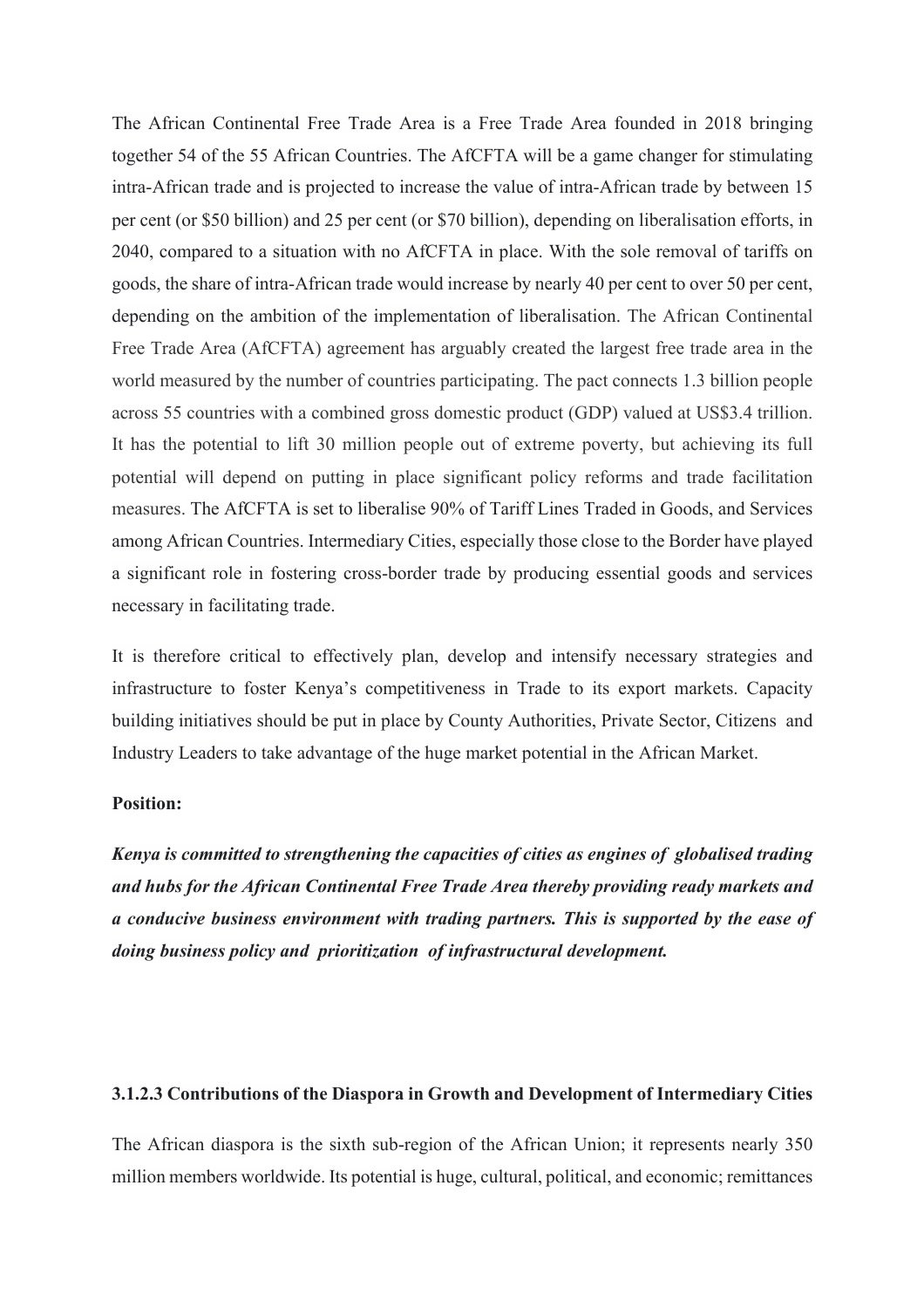today exceed the amount of official development assistance. The organisation of an Africities Investment Forum (AIF) in the framework of the Africities Summit in Kisumu will offer to the Diaspora the opportunity to reconnect with the continent through participating in its development, by providing their knowledge, assets, and inputs of all kinds, targeting primarily African intermediary cities.

At the 8th edition of the Africities Summit in Marrakesh a first official contact was established with the United States Conference of Mayors to build bridges with their counterparts in Africa, taking advantage of the DOOR (Door of our return), an initiative taken by the African Diaspora in the US to commemorate the 400 years of departure of the first ship involved in the shameful black slavery trade and promote the return back to the Africa Motherland. Celebrations of the DOOR initiative took place in 2019 in Gore, Senegal; Almina, Ghana; Topo Badagry Nigeria; that culminated in the hosting of the representatives of the Diaspora by the Pan African Parliament in November 2019 in Midrand, Johannesburg, South Africa. It is the intention of the organisers and hosts of the Africities Summits to make Kisumu the place of reconnection of Africa with its Diaspora, and to organise a full-fledged Diaspora Day that will provide for a real structuring of this connection and its materialisation with tangible headway. Key expectations and contributions for the Diaspora team are;

- I. Participating in its development, by providing their knowledge, assets, finances and inputs of all kinds, targeting primarily African intermediary cities.
- II. Participating in Local Youth innovations leading to scalable investment opportunities.
- III. Participating in Governance towards improved service delivery in the intermediary cities.

#### **Position:**

# *Kenya has enacted the Kenya Diaspora Policy (2014) with intermediary cities as gateways for Diaspora remittances and investments.*

#### **3.1.2.4 Twinning of African cities for Better Economic Prosperity**

Partnership with all stakeholders is essential for the realisation of the Agenda 2030 of the sustainable development goals (SDGs), Agenda 2063 and monitoring and reporting on Voluntary national reviews and voluntary local reviews. The 4th edition of the Africities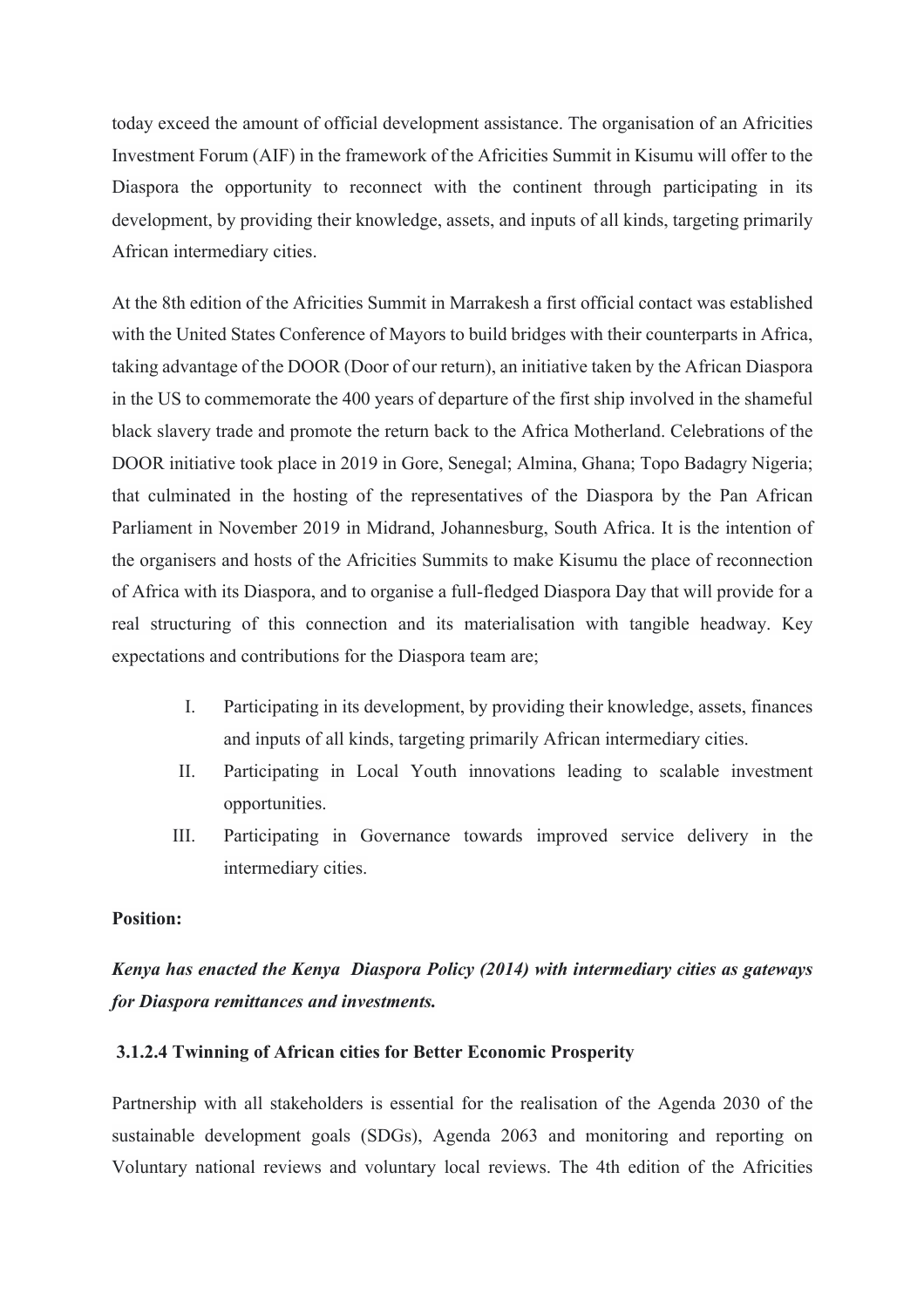Summit in Nairobi in 2006 insisted on the need to build coalitions with the local stakeholders to be able to implement the Millennium Development Goals (MDGs) which represented at that time the global agenda rallying then the consensus of the international community. What was true then is even more true today. Partnership with all stakeholders is essential for the realisation of the 2030 Agenda of the Sustainable Development Goals (SDGs) and of Agenda 2063. It is for this reason that since the 4th edition of the Africities Summit in Nairobi, at each Summit, dedicated sessions are organised to discuss how well the different stakeholders can partner with local and subnational governments in order to effectively address the issues at hand.

During the Africities Summit in Kisumu, sessions will be organised with associations of residents; farmers' organisations; employee unions; women's organisations; youth organisations; local entrepreneurs; cooperatives and mutuality companies; microcredit organisations; financial institutions; professionals from central and local administrations; civil society organisations and NGOs; traditional authorities; associations of migrants; the diaspora and afro-descendants associations; academia and researchers; the media and journalists; professionals of arts and culture; African philanthropists; as well as associations of people with disabilities. These sessions will explore the possibilities of coalitions for local transformation between local authorities and each family of actors. For African intermediary cities, all these energies, all these networks, all these organisations of citizens can play a role, alongside the local and subnational governments authorities.

## **Position:**

*Kenya supports announcements on the Twinning of Intermediary Cities of Mutual Convergence within the African Continent. Already two Kenyan cities have entered into twinning arrangements with Morocco notably; Kisumu with Marakesh and Mombasa with Tangiers.*

**3.1.3 African intermediary cities facing the COVID 19 pandemic and the climate and biodiversity crisis**

**3.1.3.1 Intermediary Cities and Pandemic / COVID 19**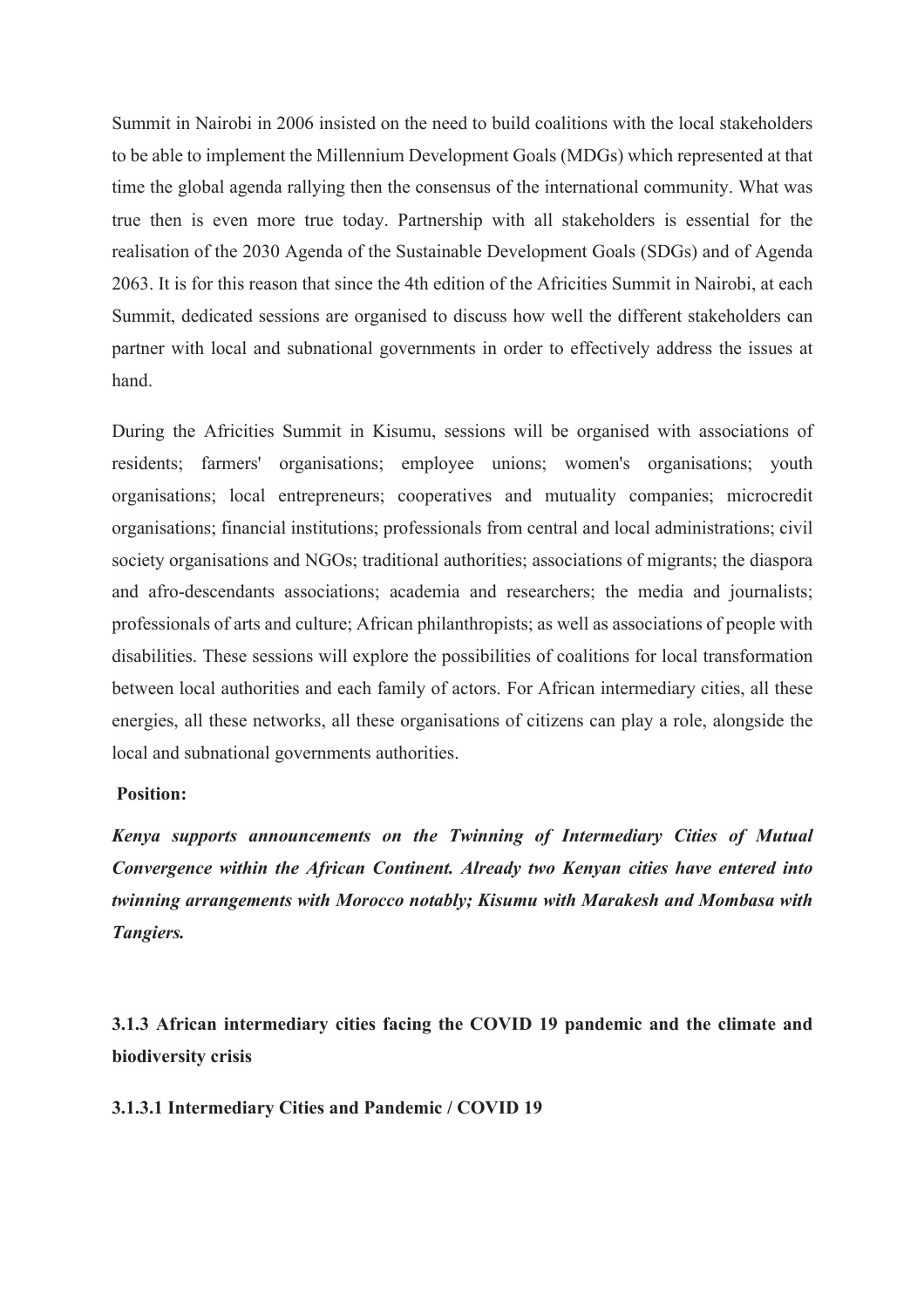Intermediary cities in Kenya and by extension across the globe are the hardest hit with pandemic outbreaks. Such scenarios have been experienced with a number of cases involving Ebola, Covid-19, Malaria, Cholera and Swine flu among others. Populations in both rural and urban areas as well as the sectors with essential services have suffered the consequences of these pandemics. Notable cases relate to dwindling business opportunities, loss of income and livelihoods, loss of jobs among the youths who depend on small and medium enterprise ventures, wastage of learning hours, stigma among residents and fear of visiting health facilities among others. This situation has led to the increase in numbers of the vulnerable population within the city space. The prevailing situation calls for immediate action by the concerned authorities at all levels of Government to address the challenges that arise including relief, recovery and/or reinvestment measures that can be counted on to soften the impact of the crisis on the people (especially the poor), businesses (especially micro and small businesses) and the economy at large. The ultimate goal is to ensure that the recovery efforts focus on strengthening the health systems, supporting the unemployed workers and supporting the struggling businesses.

The global COVID-19 pandemic has compounded all aspects of socio-economic development in Kenya. The pandemic has had serious consequences on the economy, education, health, unemployment, gender inequality, tourism, agriculture, manufacturing and trade among others. The containment measures introduced by the government, including restrictions on travel, have also had a huge impact on the economy. The country's GDP growth is expected to be greatly affected. It is projected that the GDP will fall from the baseline of 6.2 per cent to 3.4 per cent in 2020, according to the Central Bank of Kenya. This has further been revised downward to 2.5 per cent by the National Treasury. The pandemic affected the education sector by disrupting the school calendar. The closure of schools affected the education of tens of thousands of students. The disruptions may have long-term consequences on girls' education, and their economic and health wellbeing. This will undoubtedly reverse the gains made over the years, including human capital development and access to education. At the same time, an increase in the number of girls who became pregnant was witnessed , leading to increased pressure on health facilities and healthcare provision. This may also increase maternal and infant mortality. Other challenges include increased teenage HIV/AIDS infections, child labor and violence against children.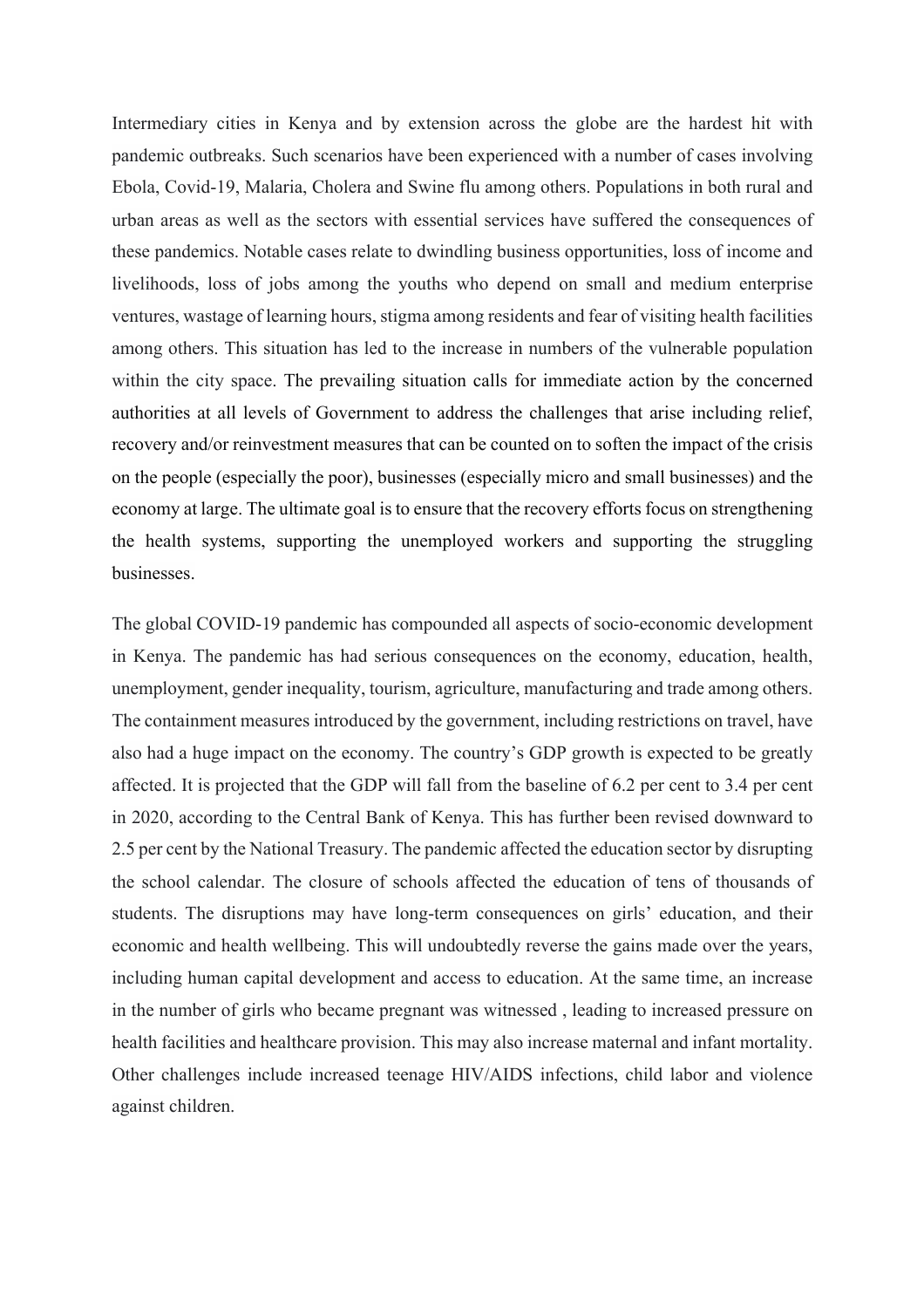The COVID-19 pandemic directly and indirectly affected women negatively and disproportionately, especially women in cities. It further puts a strain on the everyday lives of women given the burden of care often falls on them. This includes taking care of children and other family members. In other words if family members fall ill, women are more likely to take care of them. This puts them at risk of contracting the disease. COVID-19 containment resulted in business closures. This led to job losses, and consequently growth in poverty levels. The sare also felt by the Government whose revenue is reduced. In addition, the Government had to find money to cushion citizens from the harsh economic realities. The Government announced tax relief measures (lower VAT and reduced Corporate Income Tax) to encourage continued production of goods and services and protect jobs. In addition, the Government also announced various relief measures targeting employees and citizens at the bottom of the pyramid, especially in urban areas.

County governments were largely affected by the effects of COVID 19 and developed emergency fund regulations in 2020 to re-engineer their budgets to address covid-19 due to effects of Lockdowns, Slow engagement of Commercial Transactions and Movements across Countries and Borders. In response to the impacts of COVID-19, county governments have developed the county COVID-19 socio-economic recovery and re-engineering strategy 2020- 2023. Prioritisation of the economic stimulus package in priority areas of SDG Implementation should be considered in order to foster implementation that was slowed down during the emergence of the COVID-19 Pandemic.

#### *Commitment to action*

**Intermediary cities economic stop-gap measure in the face of COVID 19 pandemic:** The Government put in place a robust approach to address the COVID-19, setting up the National Co-ordination Committee on Coronavirus Pandemic (NCCCP) and the COVID-19 Emergency Response Fund to mobilize resources to finance pandemic response activities. For instance, in response to the socio-economic impact on low-income earners, the **National Hygiene Program** (NHP), dubbed the *Kazi Mtaani* initiative, was put in place with the engagement of over 200,000 youths and vulnerable Women. Through this initiative, residents from informal settlements are recruited to undertake projects concentrated in and around informal settlements with the aim of improving the environment through clean up exercise, solid waste management, tree growing towards greening of the cities and an opportunity for a source of livelihood. The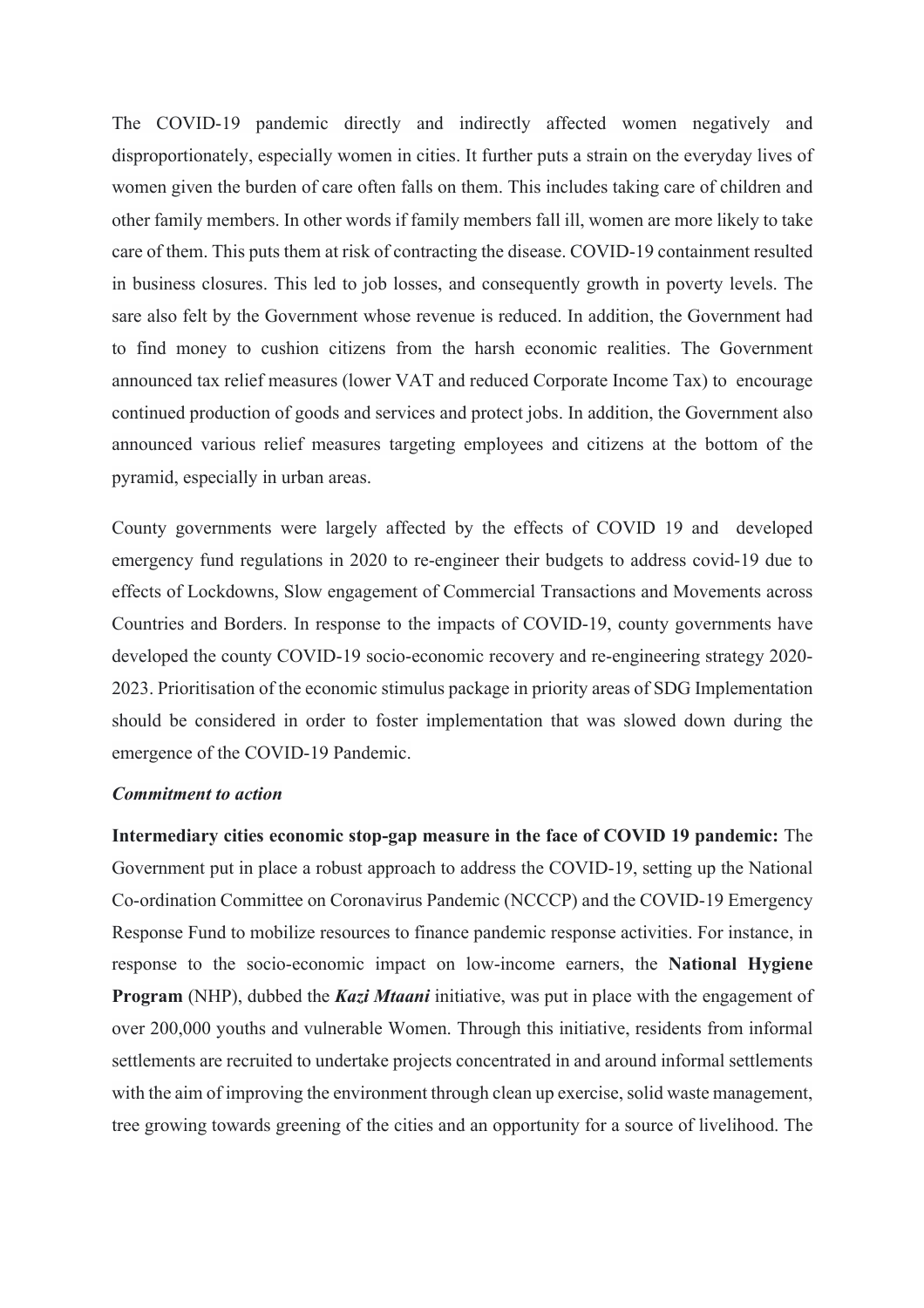recruited workers benefited from daily wages for work (cash for work) in a program that supports widespread employment.

# **Position:**

*Kenya is committed to implementation of international protocols on response and prevention of pandemics as revised from time to time by the World Health Organization.It continues to implement mass vaccination for its population. In terms of the Socio-economic effects, it recognizes the need to cushion the urban poor and restart economic transformation through policies that enable trade, technology and transformation. It implemented a National Hygiene Programme (Kazi Mtaani) as a way of cushioning the urban poor with a focus on intermediary cities.*

#### **3.1.3.2 Cities and Climate Change**

The development of intermediary cities is associated with high consumption patterns whose effects lead to the generation of high levels of GHGs thereby accelerating the adverse climate change impacts. Such cities / urban jurisdictions are characterised by urban poor inhabitants who comprise about 60% of the population. The vulnerable urban populace normally occupy fragile ecosystems and informal settlements. Such locations are characterised by poor living conditions, high indoor air pollution from use of fossil fuels for cooking, high flood risk, poor access to basic services and poor solid and liquid waste management systems among others. The Cities are also characterised by a high number of public and private auto-mobiles which are relatively high emitters of GHG emissions. The rising GHG emission levels has resulted in a number of impacts affecting Cities including rising temperature levels, occurrence of floods leading to destruction of infrastructure such as buildings, bridges and roads, occurrence of droughts resulting to reduced availability of and access to water, causing rationing in homes among others. All these impacts affect the livelihoods of populations living in intermediary cities and increase vulnerability of the urban poor. In order to curb the rising GHG levels, measures to reduce emissions and policies that encourage the use of alternative sources of energy need to be put in place. Energy efficient buildings, low carbon public transport and encouraging cycling and walking are essential measures to cut down GHG emissions in the Cities.

The Government is in the process of developing a Long Term Low Emission Development Strategy (LTS). The Strategy builds upon the Country's updated Nationally Determined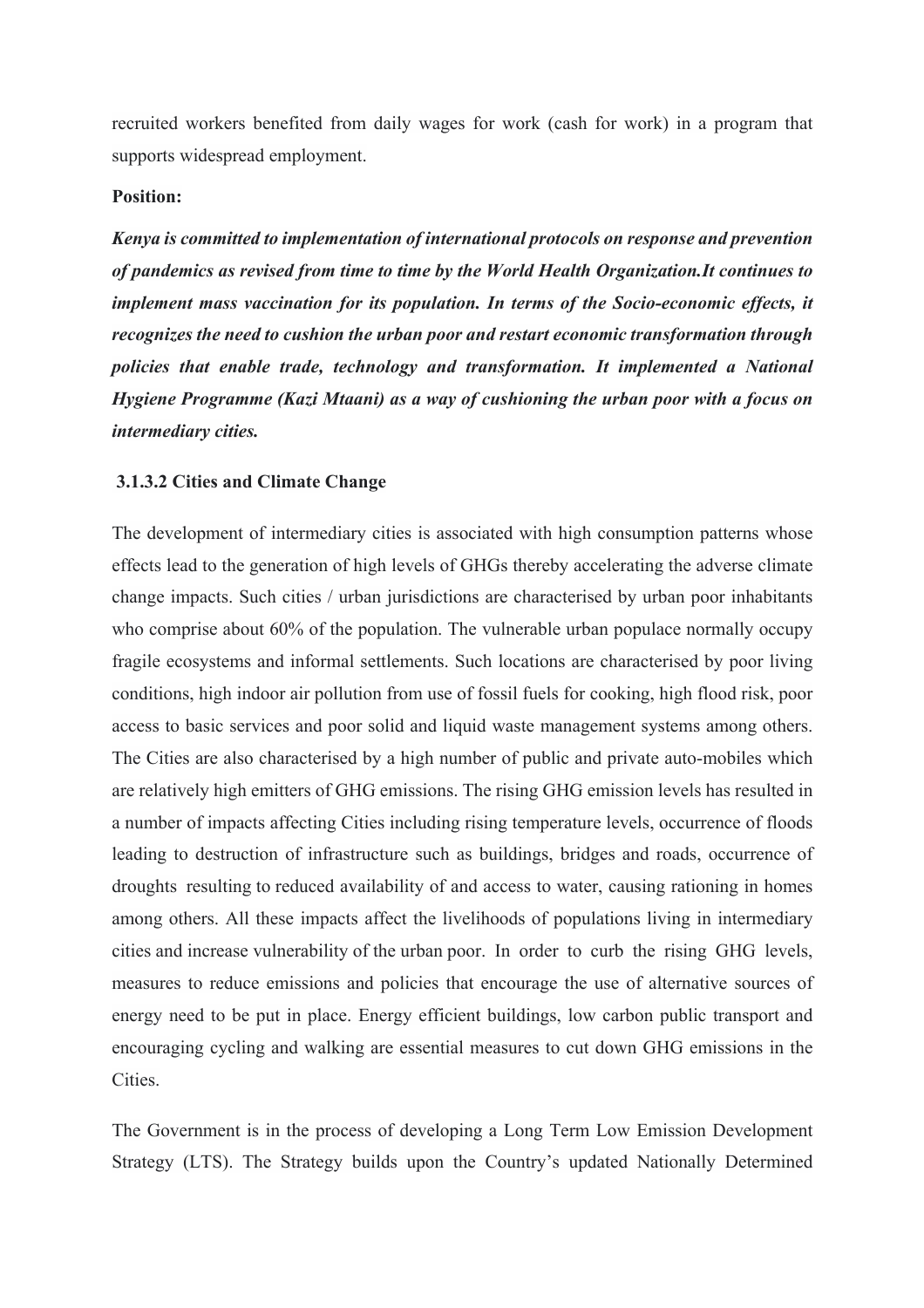Contribution (NDC) to develop a pathway for the Country to successfully reduce its GHG emissions. The high levels of GHG emissions in intermediary cities can be addressed through some of the interventions proposed in the Strategy. These interventions include, but are not limited to

- I. Promoting low-emission transportation modes within the Cities for both goods and public transportation (Bus Rapid Transport).
- II. Transition from fossil fuel to electric and hydrogen fueled vehicles
- III. Adoption of electric stoves to replace fossil fuels for cooking

*Making cities resilience:* The campaign of Making Cities Resilient 2030 which includes, for example the capacity to finance for resilience; engagement of multi-sectoral and multi stakeholder groups such as communities, vulnerable population, private sector;the use of nature-based solutions for resilience;the reduction of climate risks through appropriate actions and others can be upscaled in intermediary cities to strengthen them in coping with disaster risks and climate change impacts. Already support from WB to the Kenyan Government to develop Urban Resilient strategies in four cities is an indication that the Country is on the right trajectory. It is imperative to note that urban areas are part of the devolved systems in terms of administrative units and therefore inclusive in the institutional framework of the County Climate Change Act where the ward is the smallest unit of climate action in Kenya. To enhance sustainable climate action, locally led action can be implemented at ward level.

## **Position:**

*Kenya is committed to making Intermediary Cities resilient to adverse effects of Climate Change by implementing the Climate Change Act, 2016; the Urban Development Policy Framework; and the National Climate Change Action Plan. Kenya calls on African Countries to push Developed Countries to meet their commitments under the Paris Agreement for Mitigation and Adaptation. The election of Kenya's Head of State, H. E. Uhuru Kenyatta , as the new Chairperson for the Committee of African Heads of State and Government on Climate Change (CAHOSCC) is a big opportunity to push the Africa Climate Agenda forward.* 

**3.1.3.3 Building Climate Resilience for the Urban Poor (BCRUP)**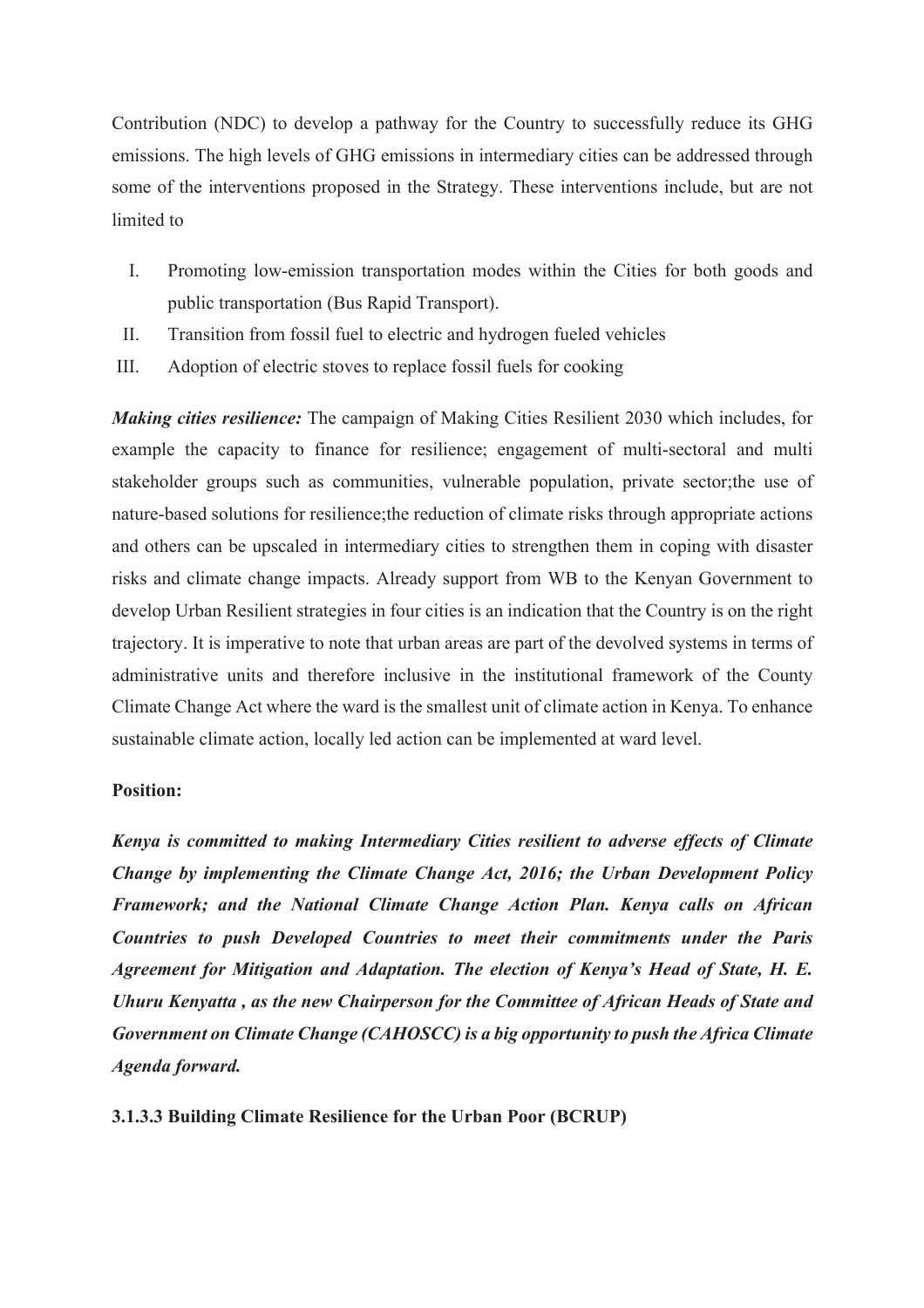To meet the goals of the Paris Agreement, climate action successes are clearly needed to encourage more commitment. At the 2019 UN Climate Action Summit hosted by the UNSG in New York, these successes were showcased on a global stage to recognize and motivate global climate commitments. The Summit inspired countries and other stakeholders to accelerate and scale up climate action and stay within  $1.5^{\circ}$ C temperature rise, as emphasised in the recent IPCC special report, raise ambitions and mobilise new resources for sustainable infrastructure and city development. The Summit focused on 9 tracks namely: mitigation strategy; social and political drivers; youth and mobilisation; energy transition; resilience and adaptation; nature-based solutions; infrastructure, cities and local Action (ICLA); climate finance and carbon pricing; and industry. The ICLA track is Co-Lead by Kenya and Turkey and involves 5 Sub-Tracks namely: Buildings, Transportation, Building Climate Resilience of the Urban Poor (BCRUP), Decentralised Financing and Sub-National Mobilisation.

Building Climate Resilience for the Urban Poor (BCRUP) is one of the 41 initiatives launched at the Climate Action Summit, 2019 in New York which targeted raising of Climate Ambition. The Initiative was coordinated by Kenya with technical support from UNHabitat and launched by H. E, President Uhuru Kenyatta at the UN Climate Action Summit on 23rd September 2019.

#### **Position:**

*Kenya is coordinating the implementation of the Building Climate Resilience of the Urban Poor initiative which H.E, the President of the Republic of Kenya, presided over the global launch in New York. Kenya is developing urban resilience strategies aimed at equipping intermediary cities to better manage impacts of climate change. Kenya further encourages intermediary cities to join the "Making Cities Resilience 2030" initiative.*

#### **3.1.3.4 The Decade of Action Towards Realisation of the UN Agenda 2030**

Africities summit comes at a time when the world is entering the Decade of Action. This is the ten-year (2020-2030) period during which national and local governments, the private sector and civil society must accelerate their efforts to deliver on the promise of the Sustainable Development Goals (SDGs) for accelerating sustainable solutions to the world's biggest challenges. These challenges range from poverty, food insecurity, housing shortage and gender-based discrimination to climate change, inequality and closing the finance gap. It is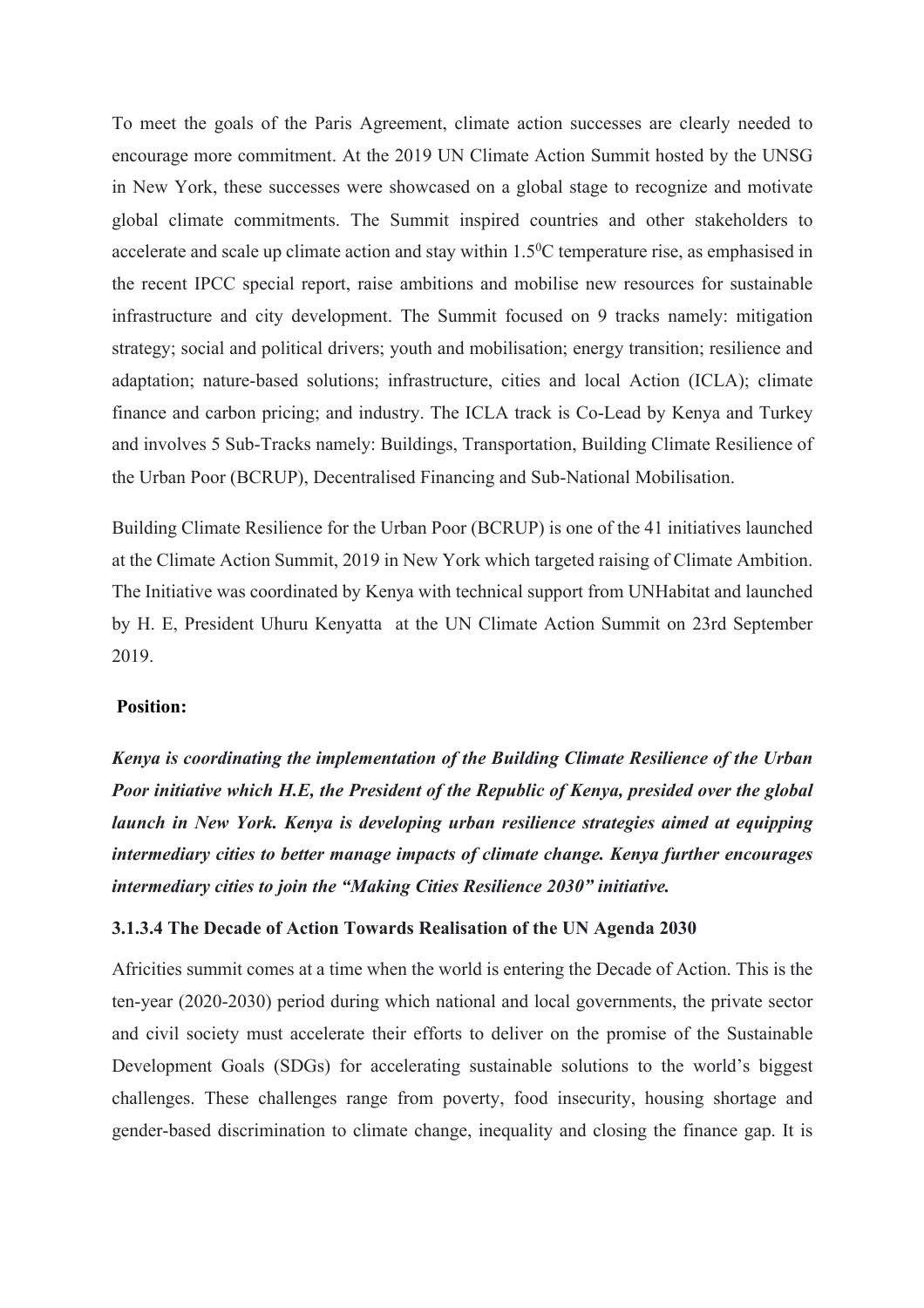envisaged that by 2030, the cumulative assembly of local actions must collectively add up to a global shift toward a more sustainable future that meets the targets of the SDGs.

African Governments, Kenya included, ascribe to the UN Agenda 2030 and related global commitments that espouse the importance of cities such as Paris Agreement, New Urban Agenda, Sendai Framework for Disaster Risk Reduction and Addis Ababa Action Agenda. These collectively form the backbone of international development policy, recommendations, goals, targets and indicators for Member States. A common thread in each of these instruments is the recognition of local governments as important partners in the drive to a more sustainable future. Furthermore, a more detailed implementation framework for the SDGs is provided through the New Urban Agenda.

Effective implementation of SDGs calls for mobilising required financial resources from various sources, most important being from domestic resources. This is the most predictable and reliable source of financing, though not adequate. In many countries including Kenya, domestic resource mobilisation constitutes over 70 percent of financing needed to support the implementation of the SDGs. Hence, developing countries require capacities to strengthen their revenue authorities of their Local Governments in order to effectively mobilise the resources to finance the SDGs.

The New Urban Agenda (NUA) is linked to the 2030 Agenda for Sustainable Development. New Urban Agenda reaffirms our global commitment to sustainable urban development as a critical step for realising sustainable development in an integrated and coordinated manner at the global, regional, national, Subnational and local levels, with the participation of all relevant actors. The implementation of the New Urban Agenda contributes to the implementation and localization of the 2030 Agenda for Sustainable Development in an integrated manner, and to the achievement of the Sustainable Development Goals and targets, including Goal 11 of "making *cities and human settlements inclusive, safe, resilient and sustainable"*. NUA expands on the relatively limited means of implementation for SDG 11 by delving into the processes that produce better urban outcomes, like national urban policies, legislation, spatial planning and local finance frameworks. It further calls on Member States to; *"carry out a periodic follow-up to and review of the New Urban Agenda, ensuring coherence at the national, regional and global levels, in order to track progress, assess impact and ensure the Agenda's effective and timely implementation, accountability to our citizens and transparency, in an inclusive manner"*. This process should take into account contributions of national, subnational and local levels of government and should be a continuous process aimed at creating and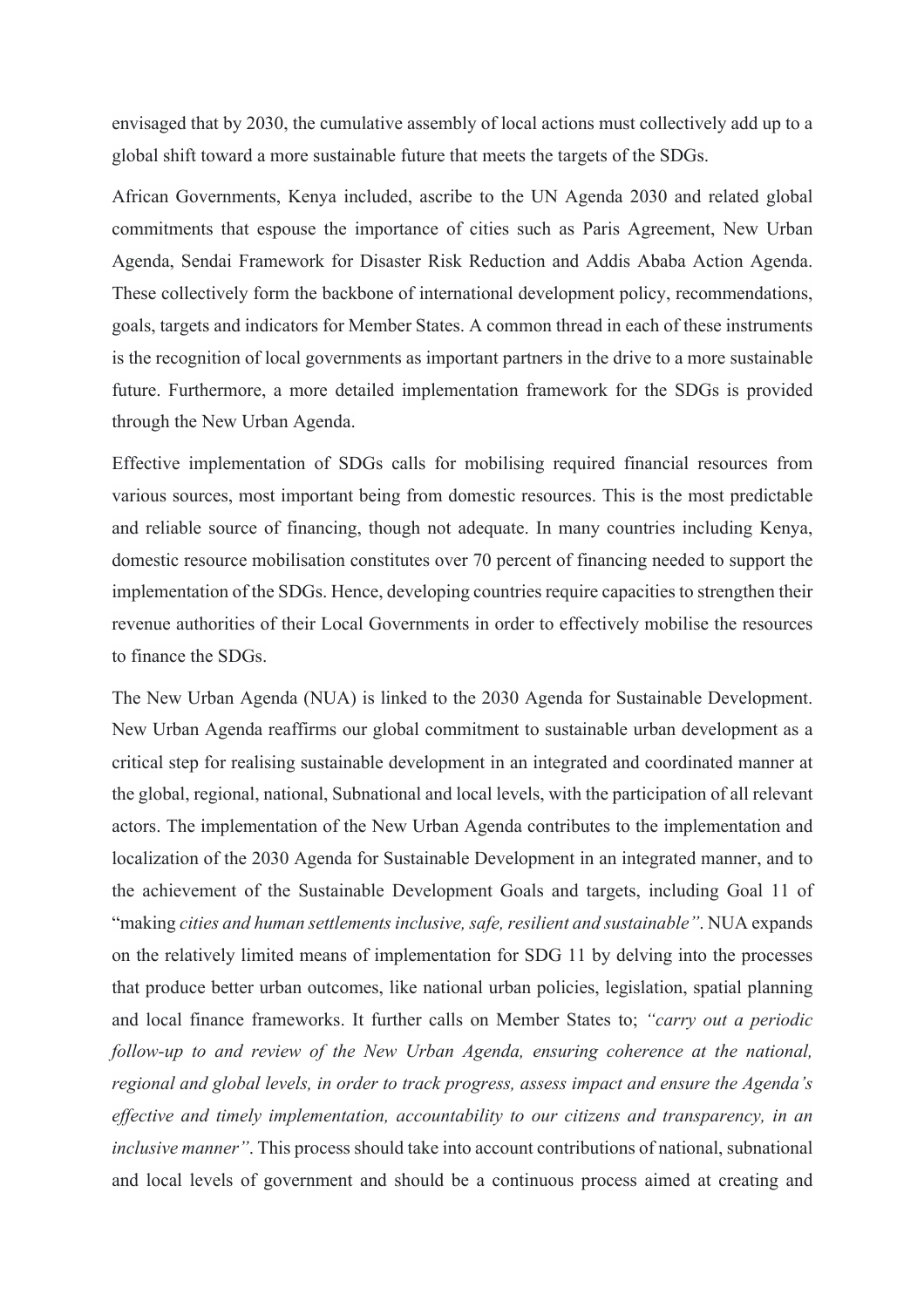reinforcing partnerships among all relevant stakeholders and fostering exchanges of urban solutions and mutual learning.

In the decade of action, Kenya will reinforce commitment to the UN Agenda 2030 through the following actions;

- I. Strengthen the role of the Association of Urban, Cities and Municipal Managers & Authorities of Kenya (AUCIMMAK) in monitoring and reporting on local actions within the framework of the national SDG reporting mechanism
- II. Kenya re-enforces the recommendation that Development Partners should develop graduation policies that are sequenced, gradual and phased to address challenges presented by the diverse circumstances of middle income countries. It should be noted that globally MICS are home to over 70 percent of the people living below the poverty line.
- III. Public, private and blended finance can complement each other to support the 2030 Agenda. This calls for integrated national development strategies as a critical nexus across the sectors.

# **Kenya Position:**

*Kenya has adopted and is implementing the New Urban Agenda . Kenya has prioritised the review of the Popular Version of the New Urban Agenda and adopted its monitoring tool in the intermediary cities. Kenya Support implementation of the Local 2030 Coalition to accelerate local-level delivery of all the 2030 Agenda on Sustainable Development Goals.*

# **3.1.4 The challenge of financial and human resources in the management of intermediary cities in Africa**

The need to build and strengthen capacities of all actors in the management and development of secondary cities and administering the delivery of urban services has been widely recognized in the Agenda 2030 and Agenda 2063. However, intermediary cities beset by economic stagnation,extensive population growth,social and cultural change are adequately or appropriately equipped to address either the scale or rate of change of recent and current urban conditions.Institutional strengthening and capacity building at County and Sub-National levels will help instil a service-oriented culture and achieve Cities aspiration of a robust and inclusive growth. Kenya Urban Support Programme (KUSP) has supported county governments with capacity building development grants, subject to some minimum conditions. The idea has been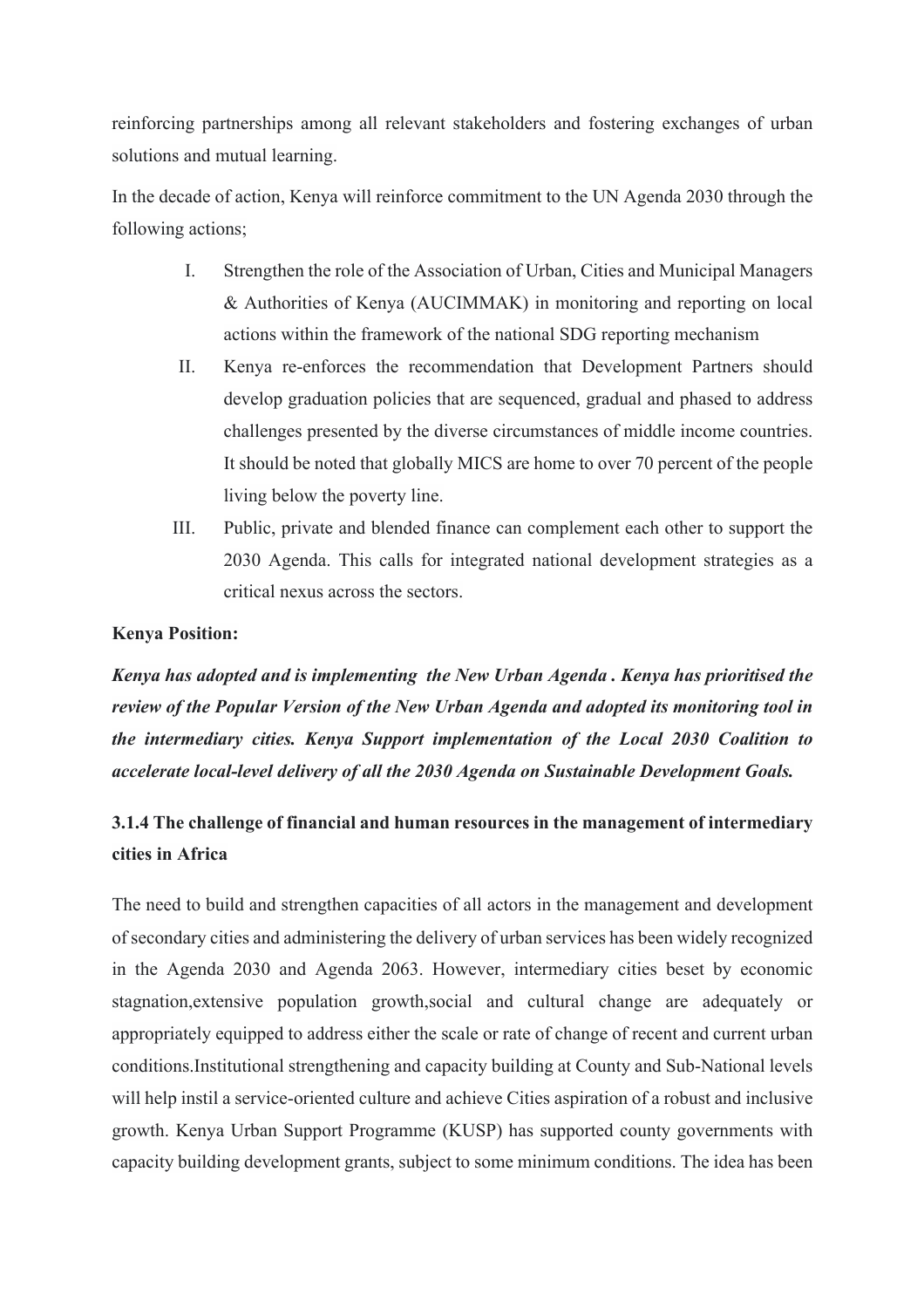to build incentives through the availability of conditional grants, to achieve a sound urban management capability at the county level, through urban boards and committees.

Article 187 of the Constitution, provides that if a function or power is transferred from one level of government to another , then resources are transferred in line with the 'finance follows function' principle. The delivery of urban services became a statutory requirement with the adoption of the Urban Areas and Cities Act (UACA) in 2011. Resources allocated to intermediary cities with devolution are insufficient to maintain the same level of service delivery provided before. It is critical that adequate financial resources are provided to Intermediary cities in order to meet statutory requirements in the provision of basic services.

Counties have set up County Urban Institutional Development Strategies, outlining the county's overall approach to management of its urban areas. The strategies provide the process by which counties integrate urban development into countywide planning and an annual action plan and budget for achieving the programme objectives.

#### **3.1.4.1 Planning, Financing and Development of Africa's Intermediary Cities**

The Kenya National Urban Development Policy (NUDP), formally launched in early 2016 and declared effective in January 2018, envisions secure, well governed, competitive and sustainable urban areas and cities, and aims to facilitate sustainable urbanization through good governance and the delivery of accessible quality and efficient infrastructure and services. The Kenya Urban Program (KenUP) has been formulated by the Government, to operationalize and implement aspects of the NUDP, with a clear focus on Kenya's urban areas. In particular, NUDP aims to support the implementation of urban governance, urban planning and urban management as per the provisions of the Urban Areas and Cities Act, 2011 (UACA). The preparation of integrated spatial plans and Integrated Strategic Urban Development Plans (ISUDPs) at the County and Intermediary City levels should integrate both climate mitigation and adaptation strategies while taking into consideration the provisions of Climate Change Act (2016), National Climate Change Action Plan (NCCAP, 2018-2022) and Urban Areas and Cities (Amendment) Act, 2019. The spatial plans should further guide the following aspects in the management of Intermediary Cities;

- I. Align county financial and institutional resources to agreed policy objectives and programmes;
- II. Engender effective resource mobilisation for sustainable development;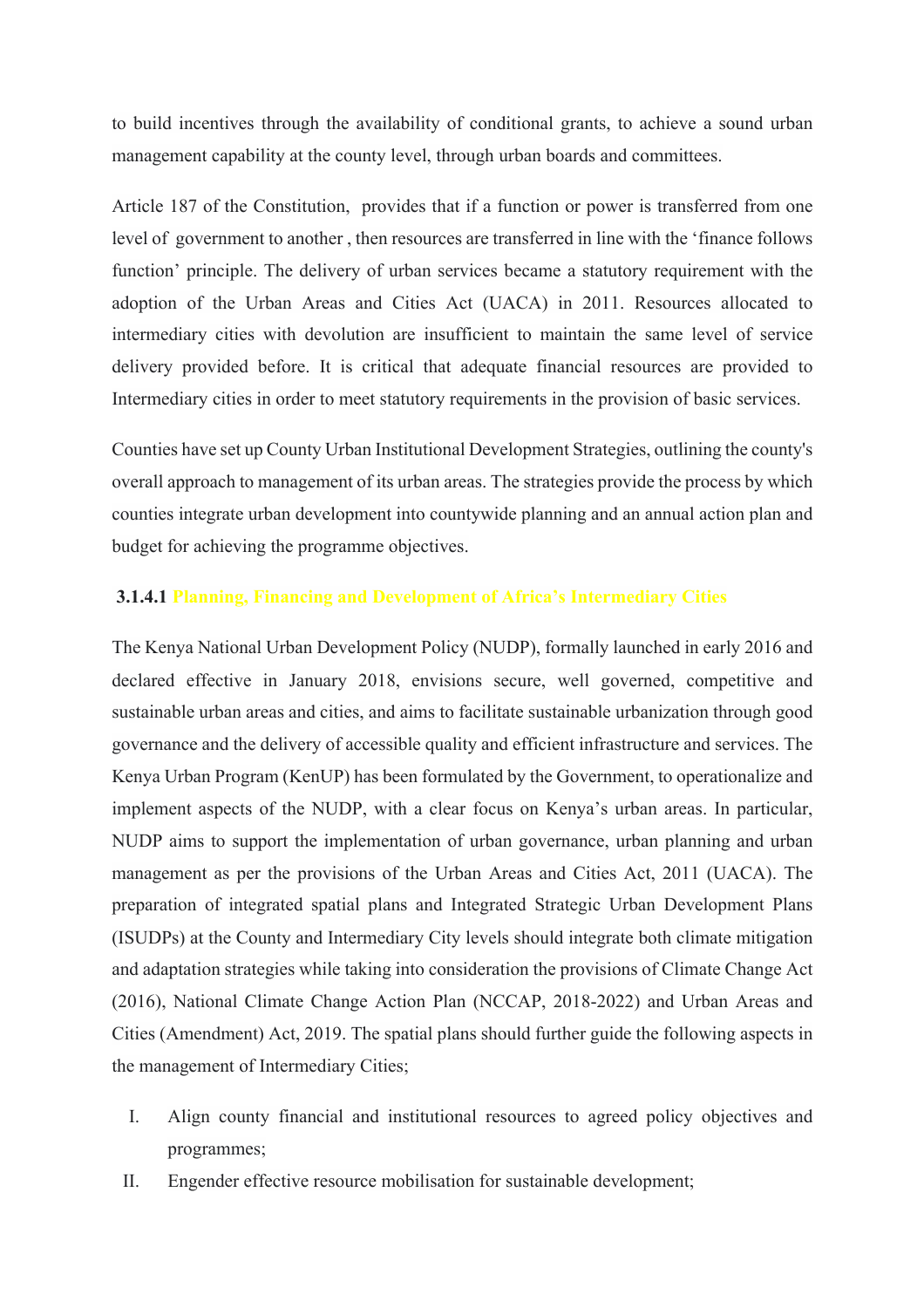- III. Promote the pursuit of equity in resource allocation within the county; and
- IV. Provide a platform for unifying planning, budgeting, financing, programme implementation and performance review.

The main challenge faced in financing intermediary cities is inadequate budgetary allocation from the exchequer and the influence of domineering agricultural hinterland.

## **Position:**

*Kenya is committed to planning, financing and development of intermediary cities through implementation of the National Urban Development policy, Urban Support Programme, Kenya Urban Support Programme, Integrated Strategic Urban Development Plans, and Urban Areas and cities Act, 2011 (revised 2019).* 

#### **3.1.4.2 Management and Governance of Intermediary Cities**

Intermediary Cities if well managed potends significant contributions to the overall GDP of the Country and well being of the populace. Kenya has prioritised **institutional strengthening of urban institutions for improved services.** This was undertaken with the operationalization and implementation of the National Urban Development Policy (2016) for Kenya and Urban Areas and Cities Act, 2011 (Amendment, 2019). The process involves delineation of urban boundaries, classification and establishment of Urban Institutions (Boards / Committees) as applicable. Some of the programmes that have had a successful footprint in Kenya's urban space include; Kenya Urban Support Programme (KUSP) which currently supports establishment of urban boards and strengthening of urban governance in 59 municipalities and related services**.** 

# **Position:**

*Kenya is implementing Urban Institutional Reforms through support of the World Bank and the Kenya Urban Support Programme (KUSP) to build governance structures and infrastructural development in intermediary cities.* 

#### **3.1.4.3 Investment opportunities and the growth of intermediary cities**

Intermediary cities provide lots of investment opportunities and opportunities for growth. They are key nodes of the global economy, a supply pool for skilled labour, and provide a reliable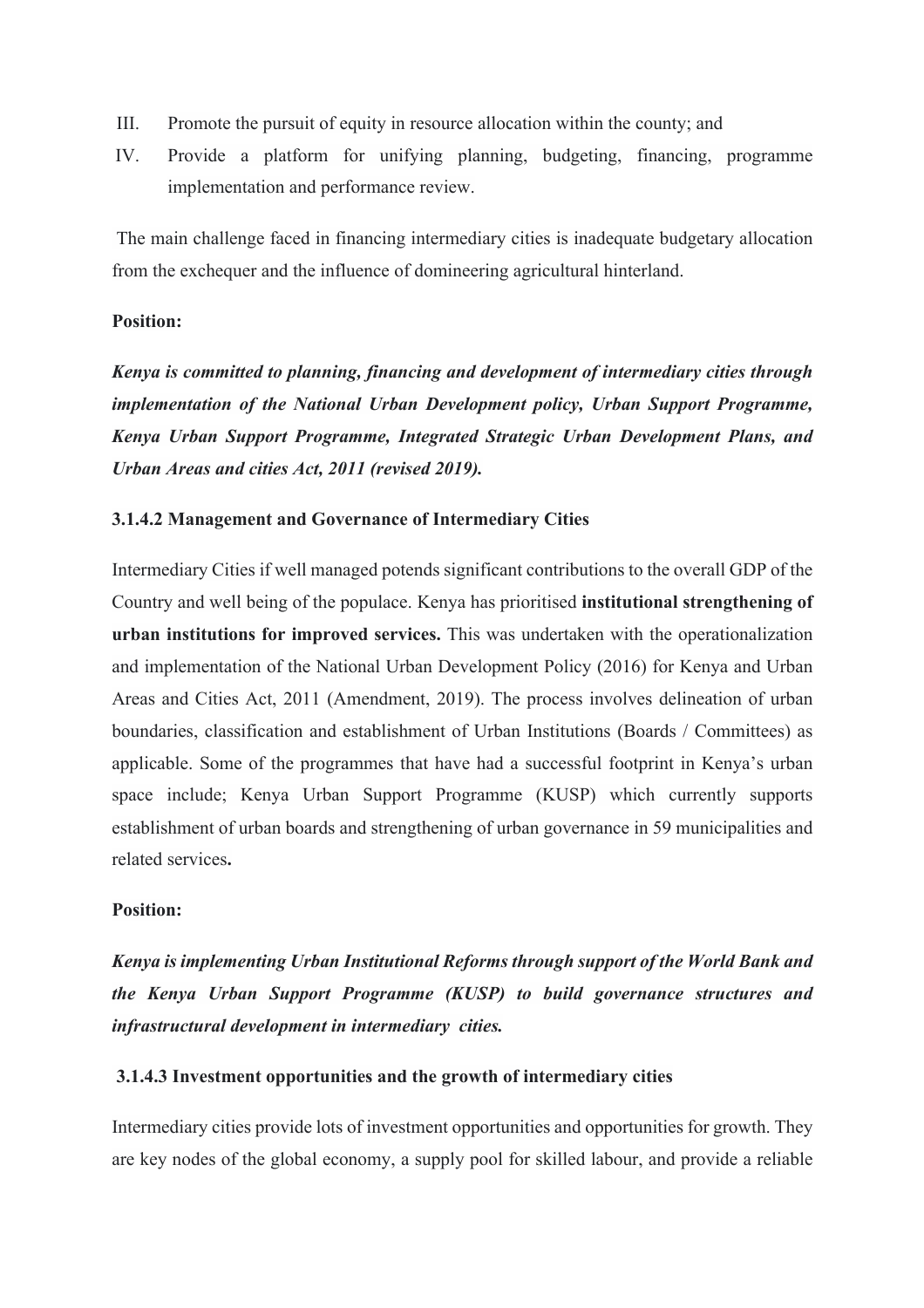market for goods and services. They offer access to land for investment at low cost; benefit from government tax incentives for industrial and commercial developments; and may be located near raw materials. The low cost of living in the intermediary cities often attract migrants, including tourists, from capitals and rural areas leading to their rapid urban growth. They attract investments in all spheres including housing, industry, commerce, social services and recreation. Intermediary cities growth is also triggered by decentralisation of resources and services in a country, as they headquarter decentralised administrations and units.

Even though intermediate cities present high investment opportunities, they have never benefited in terms of investments as much as the national capitals from agglomeration economies. According to European Investment Banks, even Europe is groped with the skewed investments in favour of the capitals. This state of affairs results in less competitive and attractive medium cities for investments. By investing in technology, infrastructure, facilities and services and financing smart cities; the intermediary cities can attract more business and investments.

In Kenya, domestic resource mobilisation constitutes over 70 percent of financing needed to support the implementation of the SDGs. Efforts undertaken to strengthen local revenues at Local Governments have included rapid own source revenue analysis programs supported by UNHABITAT, modern market facilities and local economic development initiatives supported by the WB through KUSP etc.

#### **Kenya Position:**

*The Kenyan Government holds that cities and indeed intermediary cities are the new attractions for investment and is redirecting its efforts to ensure they indeed live up to their investment attraction capacity. To this end, the Government has developed policies, plans, legislations and programmes such as the National Urban Development policy, Urban Support Programme, Kenya Urban Support Programme, Integrated Strategic Urban Development Plans, and Urban Areas and cities Act, 2011 (revised 2019) as a way of affirming its commitment and position.*

## **3.1.5 African intermediary cities in the urban social and cultural fabric**

Intermediary cities are often a melting pot of cultural mix, with this expression comes real opportunities for a blend of creativity on matters of culture. Culture and creativity have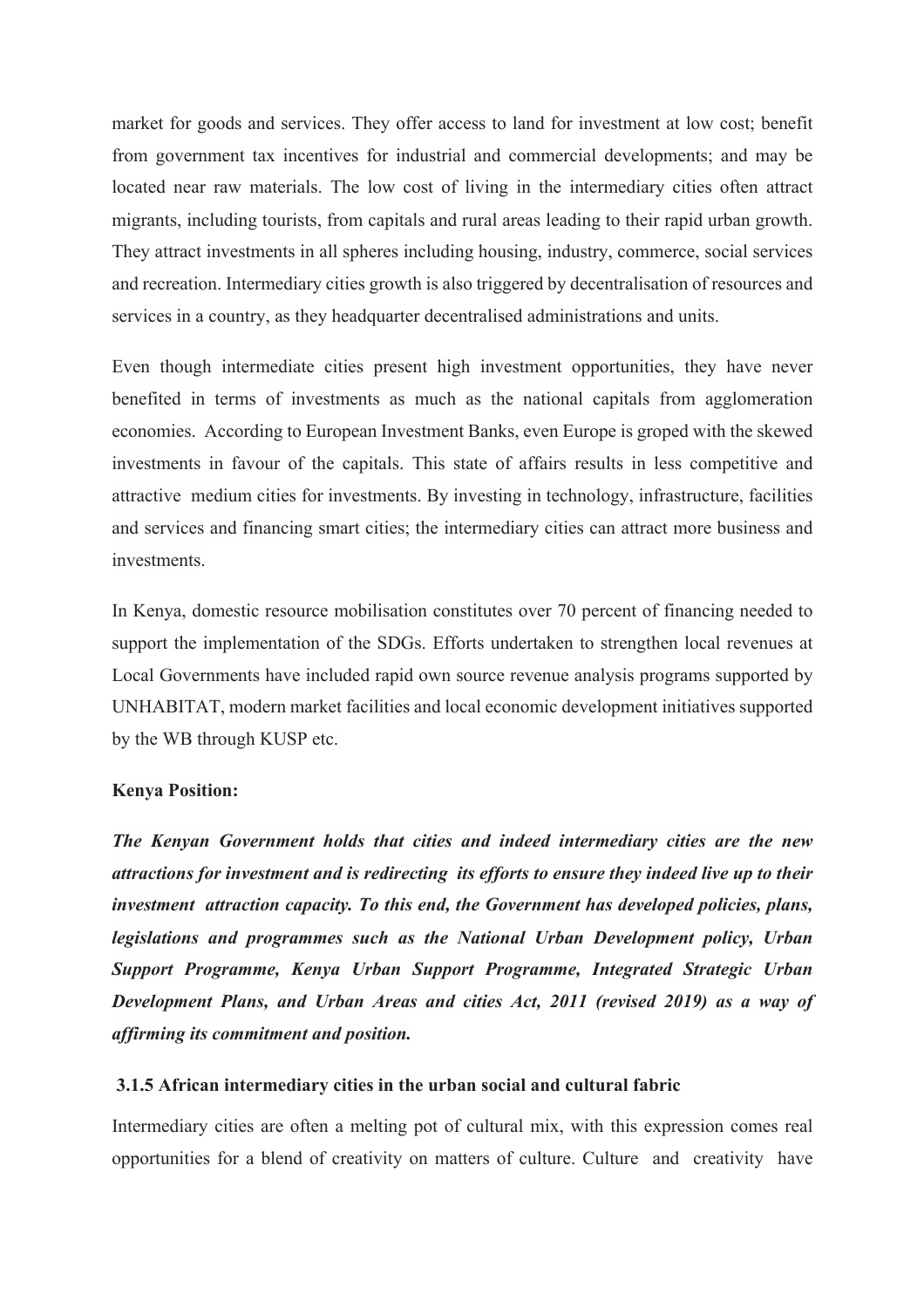untapped potential to deliver social, economic, and spatial benefits for cities and communities. Cultural and creative industries are key drivers of the creative economy and represent important sources of employment,economic growth, and innovation, thus contributing to city competitiveness and sustainability. The intermediary cities are hubs of the creative economy and have a critical role to play in harnessing the transformative potential of cultural and creative industries through policies and enabling environments at the local level.

#### **3.1.5.1 The Culture in Intermediate Cities of Africa**

While cities as hubs for migrations have been enriched by a more culturally diverse population, social and spatial segregation have become a key issue in intermediary cities. The city therefore has been a space that bears increased fragmentation, social polarisation and inequalities, particularly for vulnerable populations and for those already at the edges of society. Cities need to be designed for social interaction and cohesion, which counter spatial segregation.

Safeguarding cultural heritage and promoting the diversity of cultural expressions is instrumental to the social cohesion of societies, peace-building and the sustainability of intermediary cities. In addition, an escalation in tensions among communities of different cultural backgrounds, religions and beliefs has often been accompanied by an incitement to violence that, perversely, seizes culture as its justification.

Cities, as administrative, judicial and economic centres, have a strong bearing on the way people live in terms of the degree of freedom of expression and access to the opportunities. Recognizing the dynamism of cities, it is vital that planning is prioritised towards conducive access to basic services including public spaces (including streets, monuments, cultural institutions, parks, etc.) which play a crucial role in inclusive processes, strengthening forms of solidarity, integration and joint action in communities. The safeguarding of the physical environment of the urban setting, such as the public spaces where intangible heritage is performed, is an important issue for communities, and needs to be a consideration at the intermediate city level.

#### **Kenyan Position**

*The Government is committed to making intermediary cities into melting pots of culture, social cohesion and economic interactions. For instance, Kisumu City is in the process of*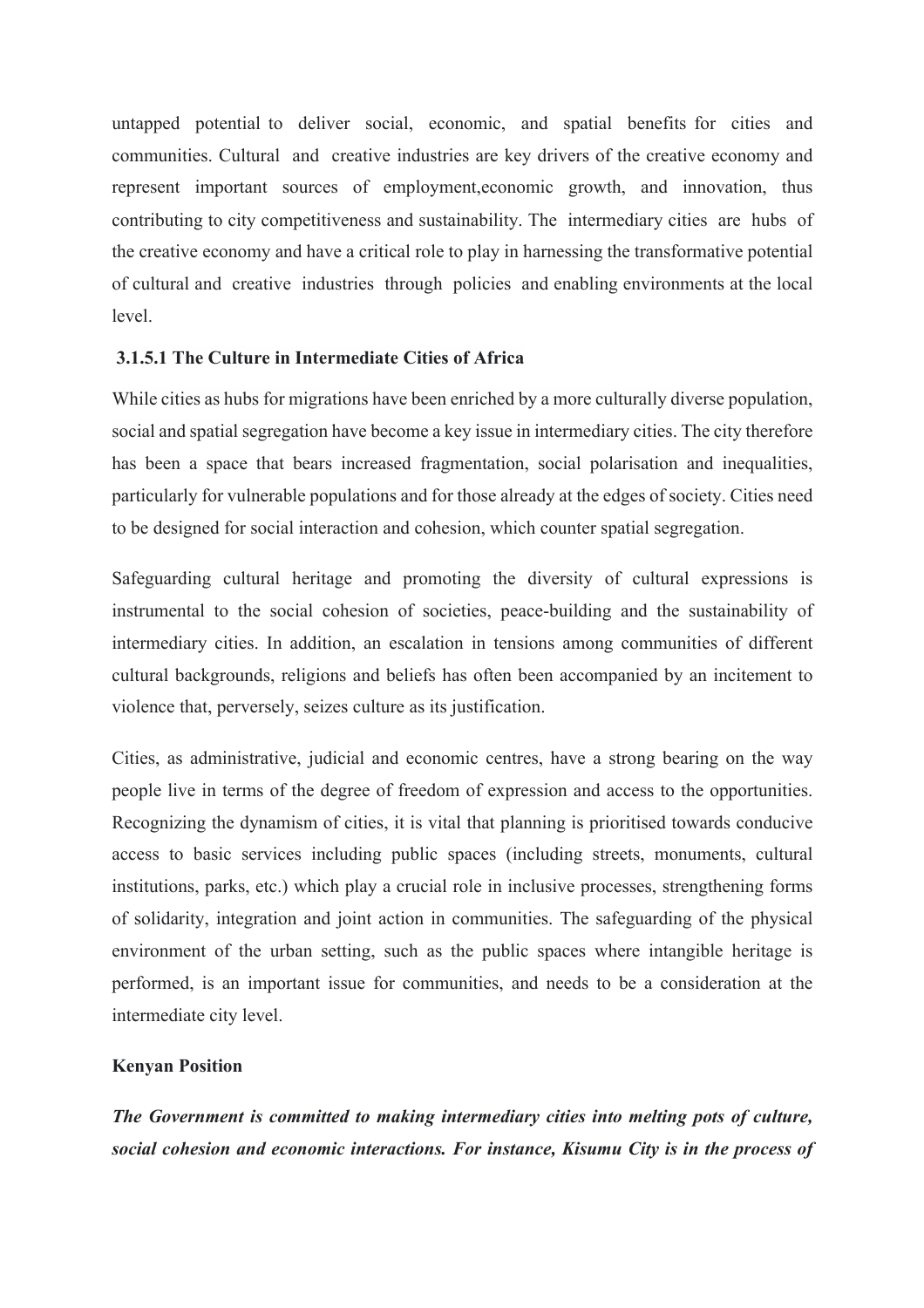# *recreating itself as a Cultural City by harnessing the Annual Kisumu Food Festival, Kit Mikayi Cultural Site and Traditional Genre.*

#### **3.1.5.2 Liveability within Intermediate Cities**

Promoting liveability in the intermediary cities takes cognizance of the Sustainable Development Goals, SDG 1 on eradication of poverty, target 1.4 on access to base services, ownership and control over land and other forms of poverty, inheritance, natural resources, appropriate technologies and financial services, including microfinance. Such services include drinking water, sanitation and hygiene, energy, mobility, waste collection, healthcare, education and information. Access implies sufficient and affordable service is reliably available with satisfactory or adequate quality. Physical infrastructure - safe and affordable drinking water, informed sanitation, waste collection, mobility and transport, modern energy, public open space, ICT, healthcare, education.

Kenya is promoting access to basic infrastructure and social amenities in the intermediary cities through key programmes including; Kenya Informal Settlement Improvement programme (KISIP) focuses on strengthening institutions, building capacity and training, enhancing tenure security, investing in infrastructure and service delivery, and urban planning. The other key programme under the coordination of the Government is the Kenya Urban Support Programme (KUSP) which contributes towards better urban governance and planning, provision of urban services including solid and liquid waste management, drainage, road infrastructure inclusive of sidewalks and street lights, urban economic infrastructure as well as creation and management of public spaces

#### **Position:**

*The Government has stepped up efforts towards service delivery and prevention of proliferation of slums and informal settlements in intermediary cities through key programmes notably; Kenya Informal Settlement Improvement Programme, Kenya Urban Support Programme and the Slum Upgrading.*

#### **3.1.5.3 Social Inclusion in the Intermediary Cities**

The developing countries are in a time when achieving gender equality and equity has never been so urgent. Women are responsible for 60% of work done globally yet earn just 10% income and 1% of property. In Africa, 70% of women are excluded financially. The continent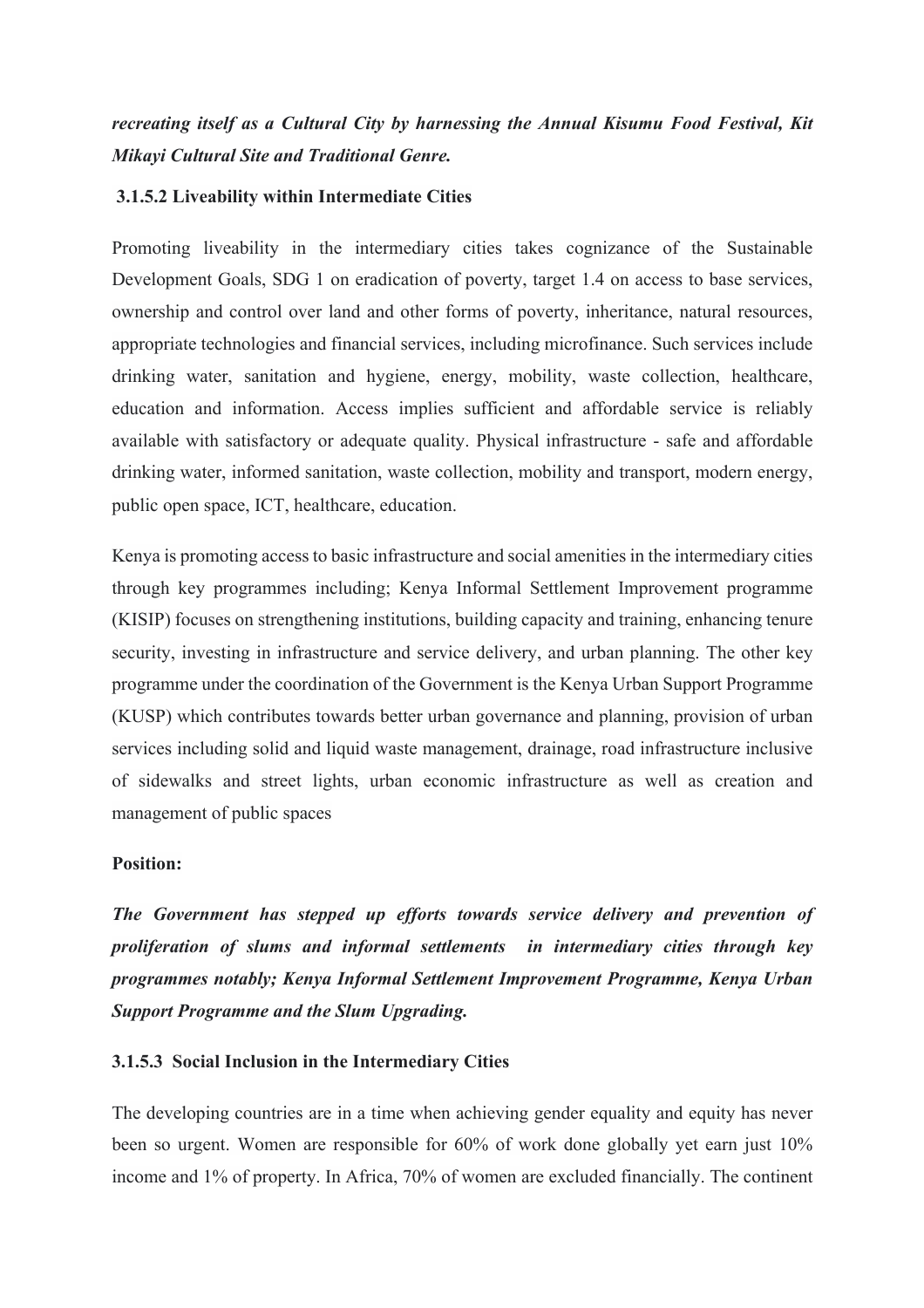has a US\$42 billion financing gap between men and women. The International Labour Organisation in its report (2019) states that women are disproportionately laden with the responsibility for unpaid care and domestic work. It highlights this issue to make the case for economic empowerment of women. Africa, therefore, must prepare itself for reaping the socioeconomic benefits of its demographic dividend and leverage forces of urbanisation to deliver the much-needed job creation and structural transformation of African economies. With these statistics, it is imperative for African cities to quickly think around means of eliminating structural impediments, and allow women to participate in decision making.

Building a culture of Gender equity and sustainable urbanisation are crucial not only for the survival of cities, but for the realisation of global commitments and targets such as the Africa Union Agenda 2063 and the United Nations Sustainable Development Goals 2030. To design cities for Women and to understand how they should look, requires understanding how they experience their cities. The constitution of 2010 is progress and rights-based thereby providing the legal framework for the government to fulfil basic rights for the vulnerable groups including women and children. However, women still face challenges including the ability to participate effectively in decision making and leadership. The situation is compounded by the absence of a credible and vibrant women's movement to advocate for constitutional gender equality gains.

It has long been recognised that women's empowerment is a precondition for sustained economic development and poverty reduction; and that it is inexorably linked to social transformation. Empowerment of women and girls has therefore been incorporated in numerous policy and legal instruments like the UN Convention on the Elimination of All Forms of Discrimination against Women (CEDAW), Sustainable Development Goals (SDGs), and the Maputo Protocol amongst others. In addition to signing and ratifying these documents, the Government of Kenya mainstreamed women's empowerment through several articles in its 2010 Constitution. The topic holds an important place in the country's key development policy and strategy documents.

Progress in monitoring Kenya's achievements in enhancing women's empowerment has been slower in the absence of an official measure. The Kenya Women's Empowerment Index (2020) shows that 29 percent of women aged 15-49 years in Kenya are empowered. Women in urban areas are nearly twice as likely to be empowered compared to those in rural areas, with incidence rates of 40 and 22 percent, respectively. This Women's Empowerment Index represents a major landmark in Kenya's evidence-based policy making for setting the baseline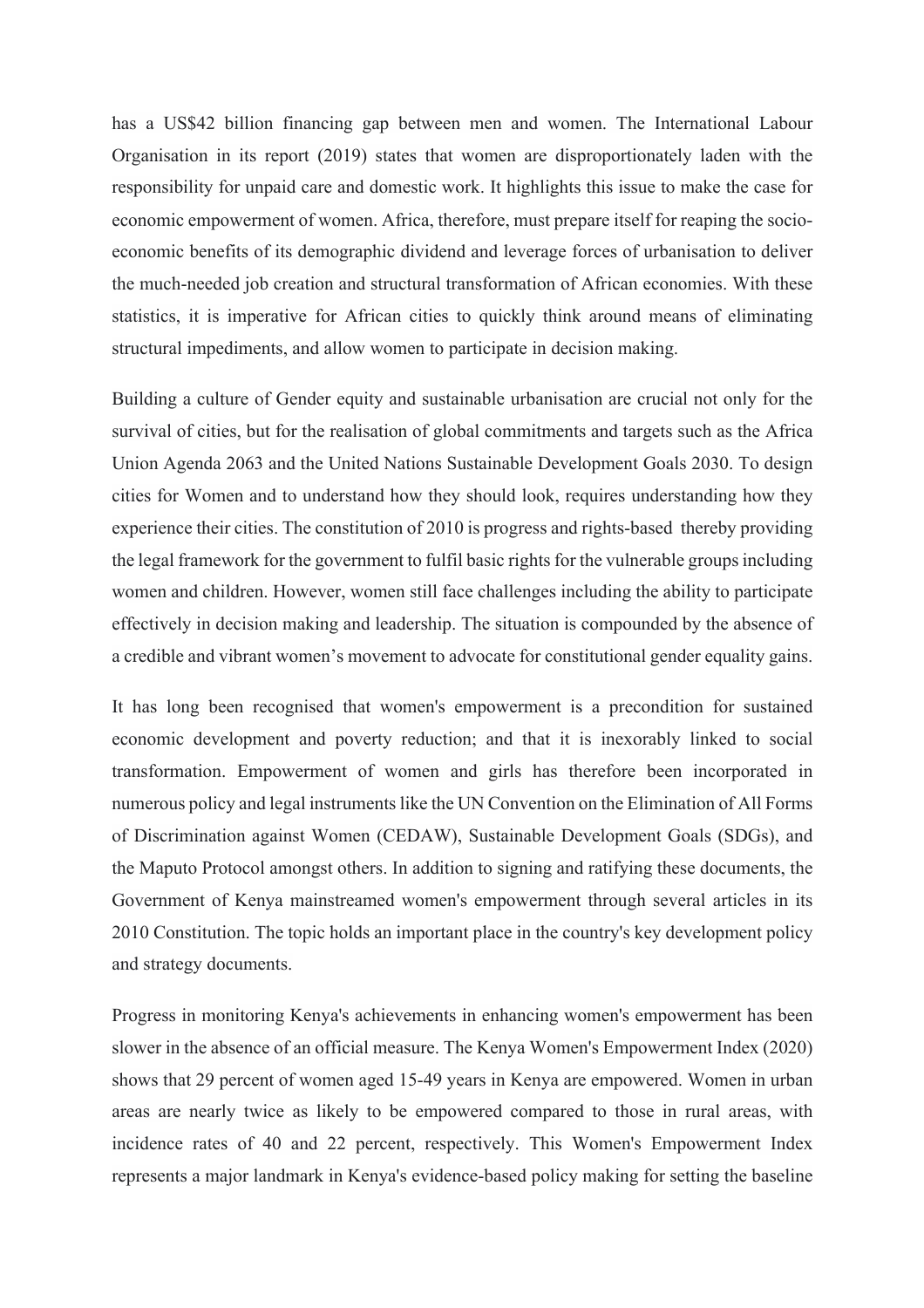and monitoring the country's progress in achieving SDG 5 on gender equality and empower girls and women with specific focus on equal right and inclusivity in cities as well as safe and secure use of public spaces.

SDG Goal 11.7 specifically calls on governments to provide universal access to safe, inclusive and accessible, green and public spaces, in particular, for women and children, older persons and persons with disabilities by 2030. Key consideration by authorities towards social inclusion of women affairs in the intermediate cities include;

- I. Consideration of equal access to secure land tenure for grassroots women;
- II. Making cities zero tolerant to violence against women and girls;
- III. Making cities friendly to women economic empowerment;
- IV. Prioritization of the place of women in local governance;
- V. Establishment of a Kenyan REFELA chapter.

Social inclusion of youths is a key factor of considerations for the majority of the intermediary cities in the developing world, given the scenario that the youth population is growing at an explosive rate. Between 2000 and 2030, Africa's urban population, which is to a great percentage youth, will grow from 294 million to 742 million, an increase of 152%; Asia's by 94%, and Latin America's by 55% (UNFPA, 2007). Should these youth transition into adulthood in an environment that supports equal opportunities, representation in governance, education, and secure employment opportunities, then they can become the engine for the creation of the economic and social capital that is needed to jump-start development in many regions of the world.

Investing in appropriate programming for poor, marginalised youth in cities is both a crime prevention and conflict mitigation strategy, resulting in the reduction of urban crime levels and a significantly enhanced security. When youth become active, they can catalyse positive change in the settings in which they live, learn, work and play. The main ways to undertake social inclusion of youths in intermediate cities include;

- I. Participatory democracy that will provide for the participation of youth as important Stakeholders in the life of the city.
- II. Establishment of a Kenyan YELO chapter.
- III. Investment in Vocational training centres for skill development.
- IV. Talents Development and Promotion.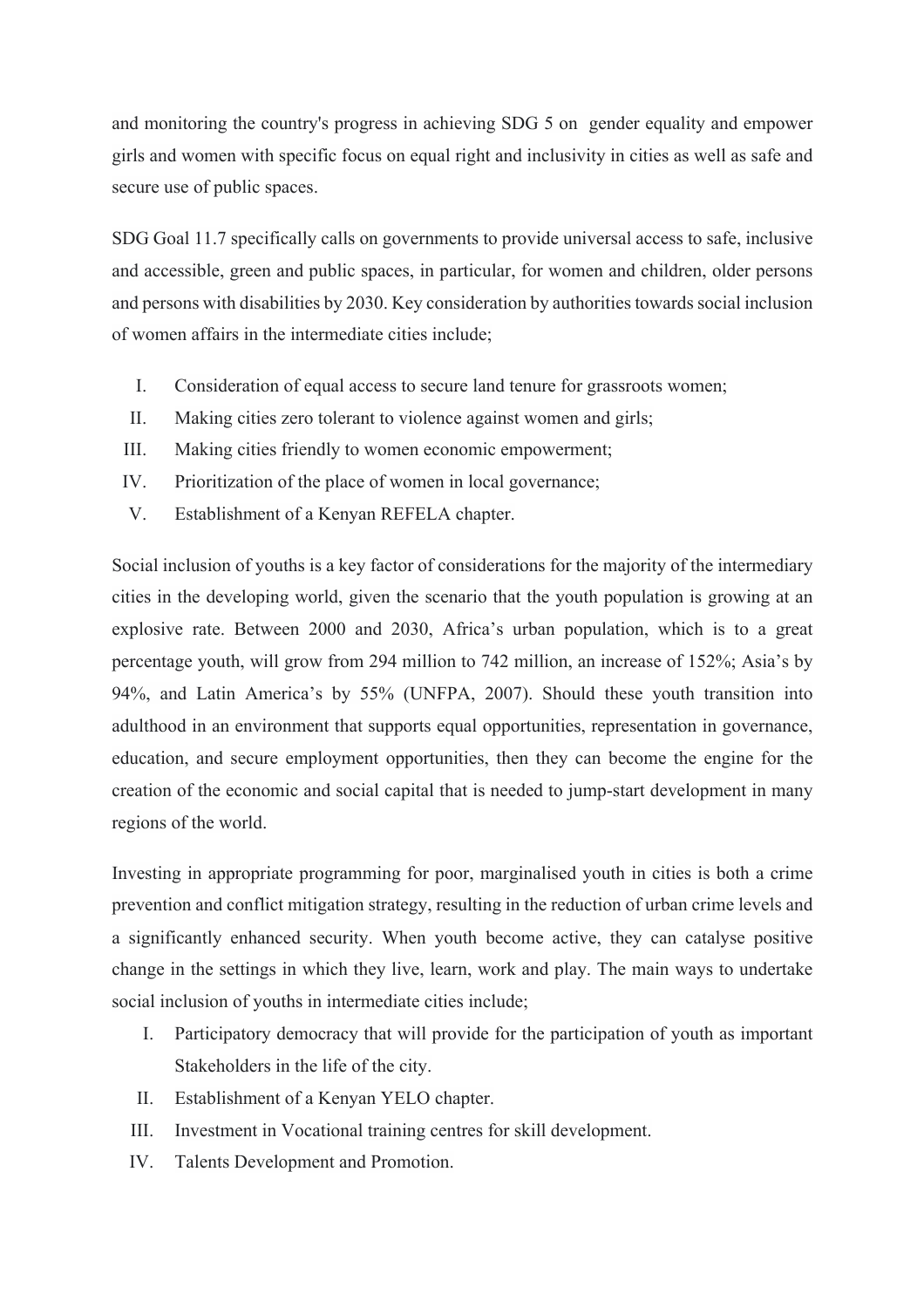#### **Position:**

*Kenya is committed to improving advocacy on the use of gender index to inform legislative, policy and resource allocation towards gender equality, youth and grassroots women empowerment in intermediary cities. To this end, Kenya remains committed to the implementation frameworks and plan on United Nations Security Council Resolution 1325, 1888, 1820 and 2250, Maputo protocol and UN Convention on the Elimination of all forms of Discrimantion against Women.*

#### **3.1.5.4 Housing Needs of the Intermediary Cities**

Housing is a basic human right which authorities are required to facilitate their citizenry to access. As such, supporting the delivery of affordable housing to meet the needs of intermediary cities populace is key in the realization of the 2030 Agenda on Sustainable Development, Particularly, SDG 11 (target 11.1) on access to adequate, safe and affordable housing, and basic services as well as slum upgrading. The understanding of key housing aspects is that;

*Slums*: Areas that experience inadequacy in safe drinking water, sanitation facilities, sufficient living area, housing durability and security of tenure

*Informal settlements*; Such areas ordinarily lack basic services including access to water and sanitation; inadequacy in structural quality, durability and location; and security of tenure.

Inadequate Housing; Is a housing condition that is characterised by the absence / or lack of the following parameters: safe drinking water, sanitation facilities, sufficient living area / overcrowding, structural quality / durability and location, security of tenure, affordability, accessibility and cultural adequacy. The aspect of affordability in this context implies facilitation of access to a house by households at an expenditure that does not exceed 30% of the total monthly income of the household.

A key observation is that most intermediate cities in Africa suffer the burden of female and children-headed households who occupy the urban poor space and due to their disadvantageous position, such groups are confronted with a situation of housing inadequacy.

In an effort to address the mathematics of housing in Kenya in terms of the demand viz-a-viz supply, the Government has rolled out the Affordable Housing Programme (AHP) as part of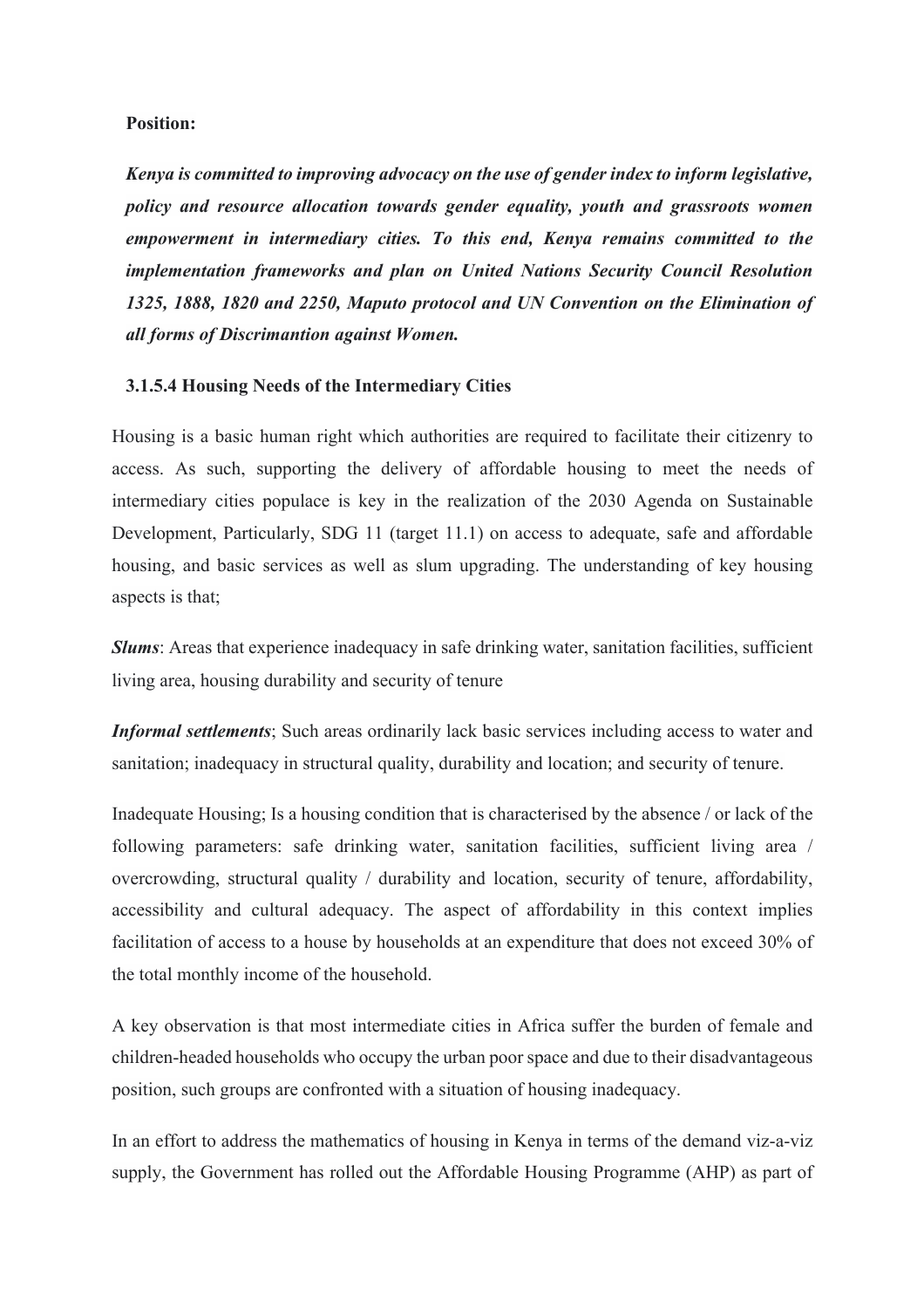the implementation of the *Big Four Agenda* that targets the delivery of 500, 000 Affordable Homes to meet the supply deficit by various socio-economic groups in Kenyan Intermediary Cities. This is supported by an Affordable Housing Development Framework which details the guidelines on the delivery of this mandate which is premised on tapping into the private sector investor platform through Public Private Partnerships (PPPs) among other delivery strategies.

# **Position:**

*Kenya's position is to support access to affordable finance, application of appropriate building designs and technologies, as well as enhancing PPPs arrangements in the delivery of affordable housing with priority to the vulnerable population in the intermediary cities.*

## **3.1.6 Linking Africities Outcome to Other Global Discourses (WUF 11 and COP 27)**

The world is experiencing unprecedented weather patterns that are characterised by record breaking temperatures, extreme rainfall, and severe droughts. The effects of these weather patterns are exacerbated in urban centres where large populations are concentrated in small areas. More than half of the world's population of 7.9 billion people lives in towns and cities, and this is expected to increase to 60% by 2030. Cities and towns have thus become major contributors to greenhouse gas emissions as they account for about 75% of the world's energy consumption, and over 70% of global greenhouse gas emissions. By 2030, 600 million urban poor will be directly exposed to climate change risk and as emphasised by the Intergovernmental Panel on Climate Change, risks are concentrated in informal settlements. Local governments and urban planners therefore have a critical role to play in addressing climate change.

Local Governments are responsible for cities and urban areas to create and sustain value. The value of sustainable urbanisation is defined as the totality of a city's economic, environmental, social and intangible conditions that have the potential to improve the quality of life of residents in meaningful, visible and concrete ways. The intangible conditions include institutional, governance, political, cultural and civic perception. This definition recognizes the multidimensional and cross-sectoral nature of sustainable urbanisation.

The values are unpacked into four strands as follows;

I. Economic value is depicted through the lens of the national economy, property development and prosperity across the urban-rural continuum.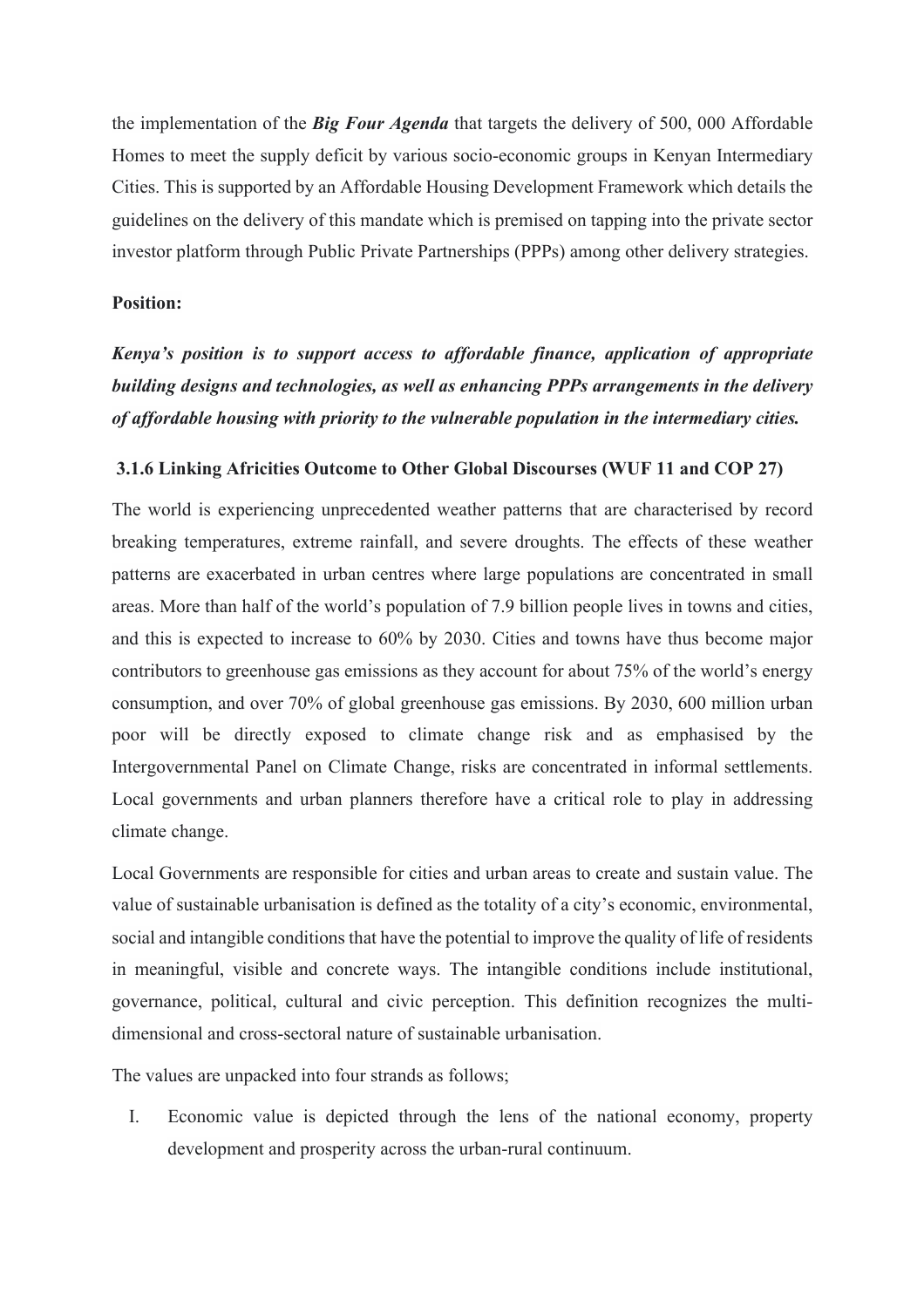- II. Environmental value is depicted through the lens of cities and climate change, the built and natural environment and ecosystem services.
- III. Social value is depicted through a city's quality of life and focus on inclusivity and equity.
- IV. Intangible value is depicted through its governance systems, political institutions, cultural production and multi-level policy coherence.

Kenya is committed to reducing the impacts of Climate Change as enacted in the Climate Change Act (Number 11 of 2016) which provides a framework for mainstreaming climate change across sectors. It targets to reduce its greenhouse gas emissions by 32 percent by 2030, in line with its commitments under the Paris Agreement.

Kenya recognizes the need for a long-term strategy and participates in the East African Community Climate Change Policy, Climate Change Strategy and Climate Change Master Plan along with other East African countries. This regional approach aims to provide a guide for governments as to how to deal with the specific aspects of climate change that affect East Africa, including; Adaptation and Building Resilience, Mitigation of Greenhouse Gas Emissions, Enabling Policy, Legal and Institutional Framework, and Addressing Cross-cutting Issues that Adversely Impact Climate-Smart Agriculture.

Kenya's specific policy response is guided by the National Climate Change Framework Policy and the Kenyan development strategy known as 'Vision 2030'. These policies are led by many different groups, including both the Kenyan government and international agencies such as the United Nations. Under the co-ordination of these policies, Kenya is engaged in several efforts that aim to reduce the impacts of climate change such as introduction of mass rapid transport (MRT) to ease congestion and reduce carbon footprint in cities, and restoration of Kenya's green spaces.

Kenya has increased her Nationally Determined Contributions (NDCs) from 30 percent to 32 percent. Kenya has a "Green Economy Strategy and Implementation Plan (2016-2030)," which will enable us to achieve a higher economic growth and support a low carbon development path.

Kenya will continue to champion the Building Climate Resilience for the Urban Poor Initiative. The Multilateral initiative seeks to build climate resilience among 600 million vulnerable people by 2030.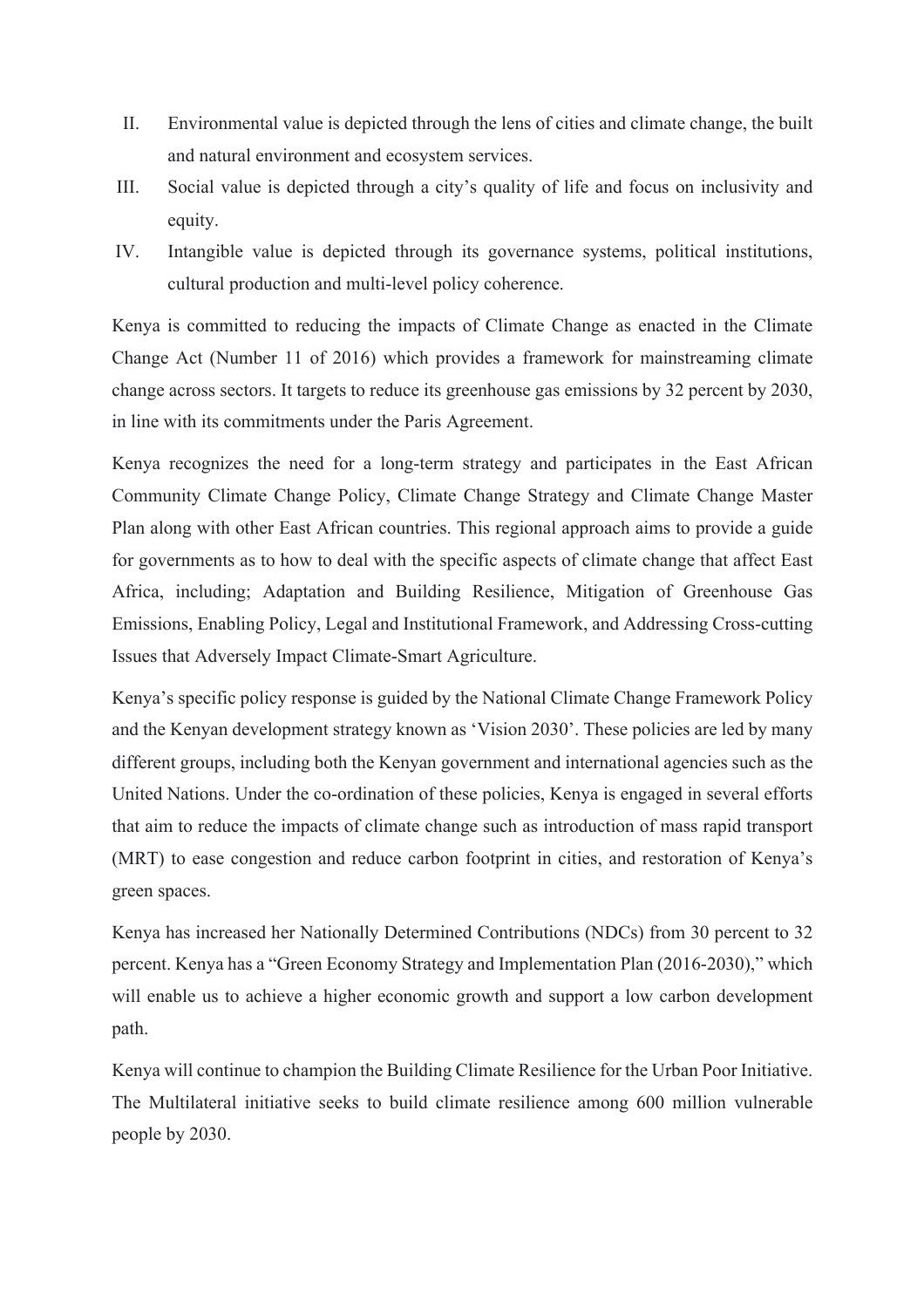Kenya has further committed to implement the Building Climate Resilience for the Urban Poor Initiative (BCRUP), which H.E. The President launched at the UN Climate Action Summit (2019) in New York on behalf of the global community. (Outcomes include – Hotspot mapping of vulnerable urban areas; Climate resilient spatial plans; Human settlements and resilient infrastructure; green urban economy and livelihood strategies; NDC urban dimensions). Kenya is seeking to conduct the BCRUP national launch at the Africities summit.

## **Position:**

*Kenya's position is to continue with the conversation on key outcomes of the Africities at the World Urban Forum (WUF 11) and to build momentum for the 27th Edition of the Conference Parties to the UNFCCC (COP 27) which is dubbed the "Africa COP" to be hosted in Egypt.*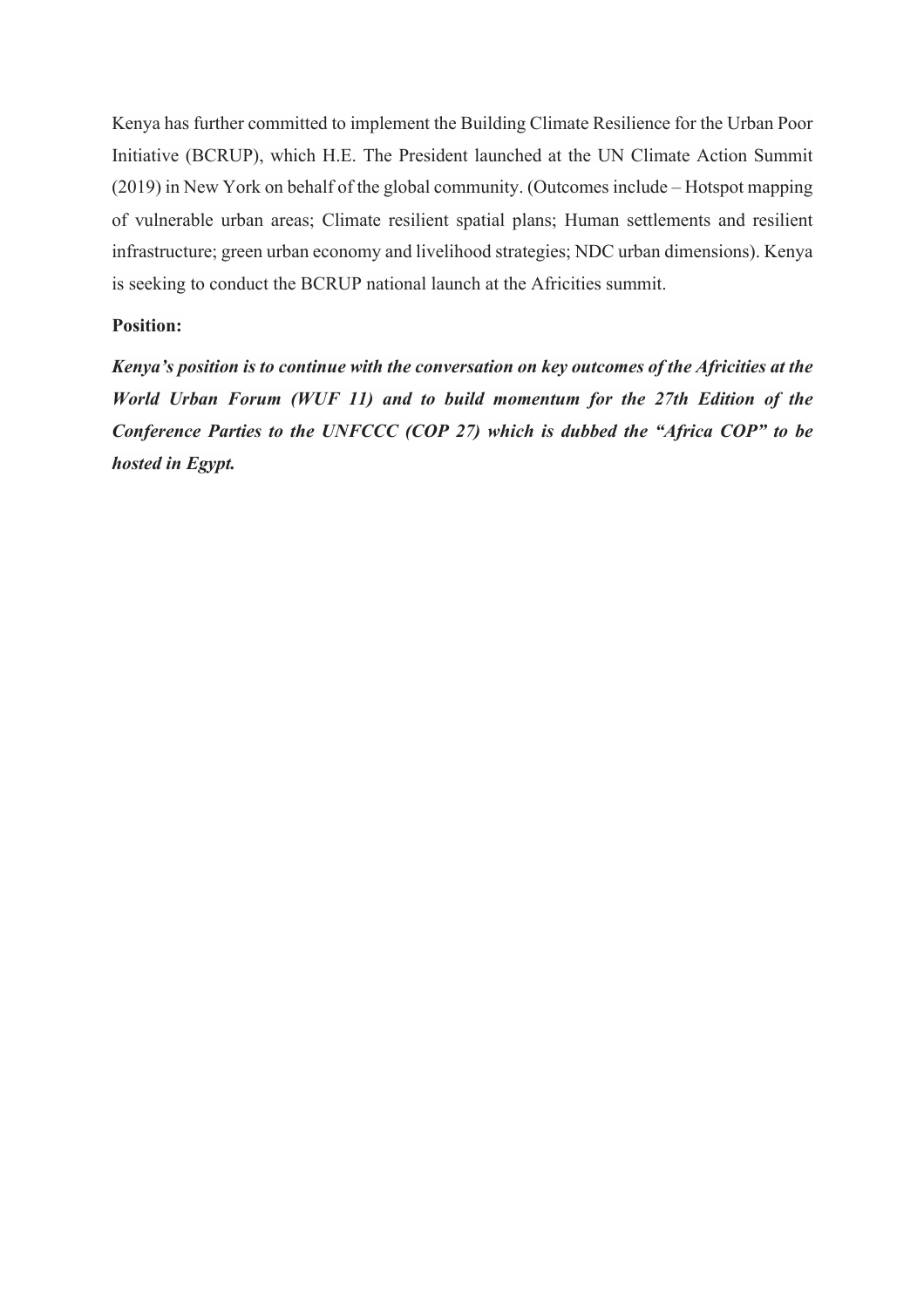# **3.2 Pre-Conference Activities**

The pre-conference events are activities proposed to be undertaken countrywide as build-up events two months before the Summit is held in May 2022. The proposed activities include;

# **3.2.1 Innovation and practical Solutions Forum**

This Pre-Conference Event will share experiences and drive National conversations on emerging innovations in addressing challenges facing intermediary cities. It targets innovation hubs, youth fora and institutions of higher learning like Universities, Colleges and TVET to converge innovative and creative skills that would offer solutions to –day-to-day living within Intermediary cities.

# **3.2.2. Marathon**

Dubbed *Jang'uech* Marathon, this activity intends to bring together both professional and nonprofessional runners, bikers and skaters willing and able to participate in the marathon.

# **3.2.3. Cultural/Artist & Entertainment Extravaganza**

The activity is meant to put a spotlight on the Kenyan Culture in the form of Music festivals, traditional musician collaborations, spoken word competition and Art displays competition bearing the theme of the conference in Mind.

# **3.3 Sides Events and Exhibitions**

# **3.3.1 Local Governments Investment Forum (Lgif) (Deal-Room)**

The Side event will provide an avenue for knowledge exchange amongst participating local governments on matters of investment through sharing experiences, innovations and good practices. The conference will enable them to position themselves as investment hubs and pitch their investment profiles to partners.

# **3.3.2 The Rural Urban Linkages for Sustainable Development Expert Group Meeting-Side Event.**

The forum will provide a forum for a panel of experts to share knowledge and experience on Rural Urban Linkages in accelerating Sustainable Development. Participants will share experiences on mainstreaming urban-rural linkages among stakeholders. in national urban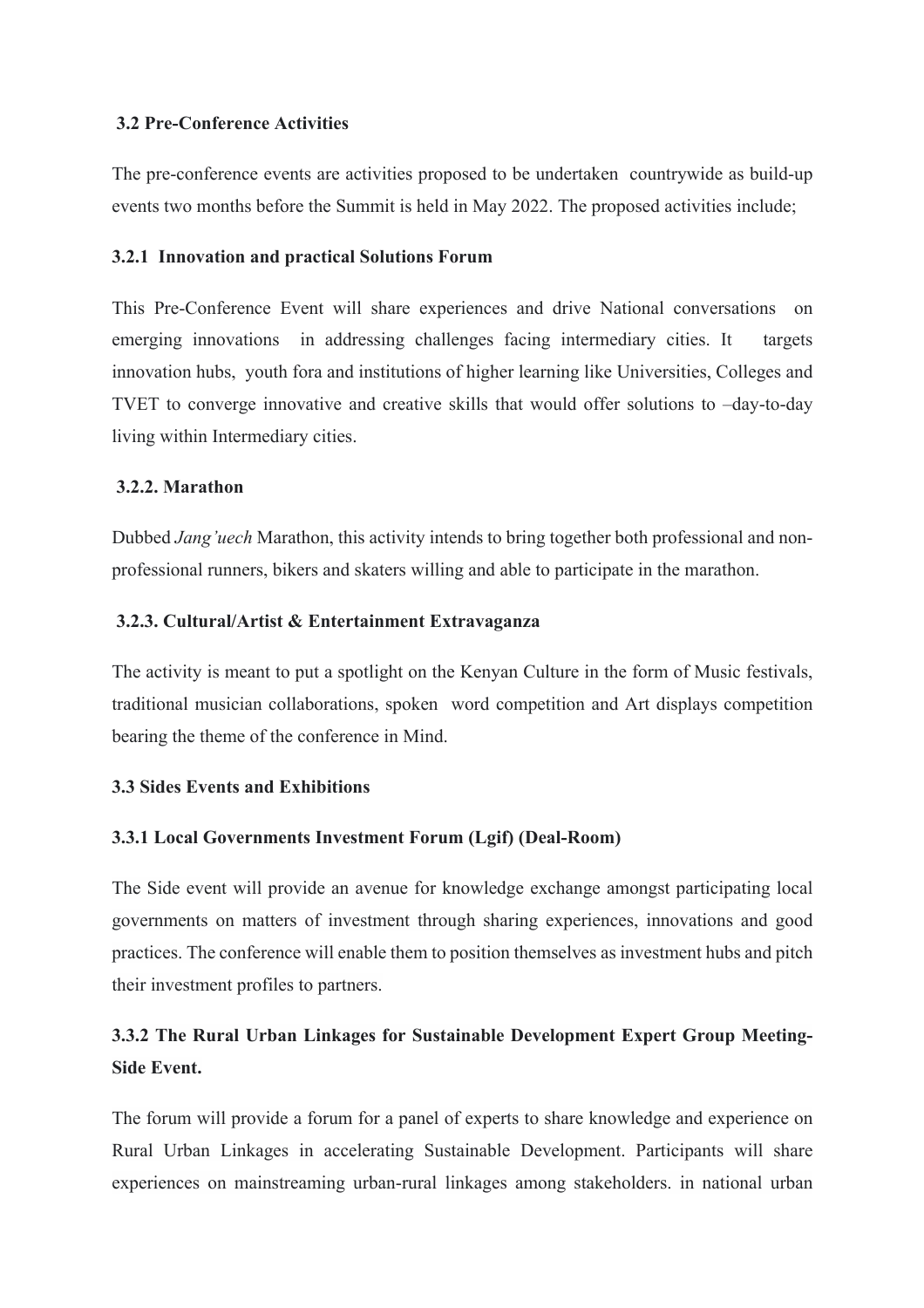policies (NUP), rural development policy, food security and nutrition plans, social protection and public infrastructure plans.

# **3.3.3 Building Back Better -Safe, Productive and Inclusive Cities for Women**

The event will drive conversations for the creation of spaces for Women voices to be represented in governance in the development of intermediary cities, sharing knowledge, experiences, innovations and aspirations on the cities and communities they want.

# **3.3.4. Invest in Kisumu Africities**

This side event is created with the aim of opening up investment opportunities and triggering partnerships for a sustainable future. The event will showcase Kisumu's investor projects taking advantage of potential investors who will be attending the Africities Conference in the month of May 2022 as the audience.

# **3.3.5 City To City, Peer Learning Forum - (The African Experience).**

The City to City Peer learning forum will present an opportunity to share knowledge on contemporary Urban Practices and approaches on Urban Solutions. The forum will demystify approaches in mobilizing finance on Urban innovative projects in legislation and City Governance.

# **3.3.6 Building Climate Resilience for the Urban Poor (BCRUP) - A Global and National Presidential Initiative in Kenya.**

Building Climate Resilience of the Urban Poor is a global initiative that was inaugurated in 2019 by President Uhuru Kenyatta at the occasion of the 2019 UN Climate Action Summit in New York. It has become a National Presidential Initiative for Kenya as well and has the ambition to step-up climate action for the most vulnerable. It focuses on addressing key challenges and seeks to catalyze transformative change for the urban poor, fortifying marginalized settlements against the dangers of climate change, and boosting the sustainable development efforts of partner cities and nations alike. The side event is to be jointly hosted with UNHabitat and BCRUP Partners.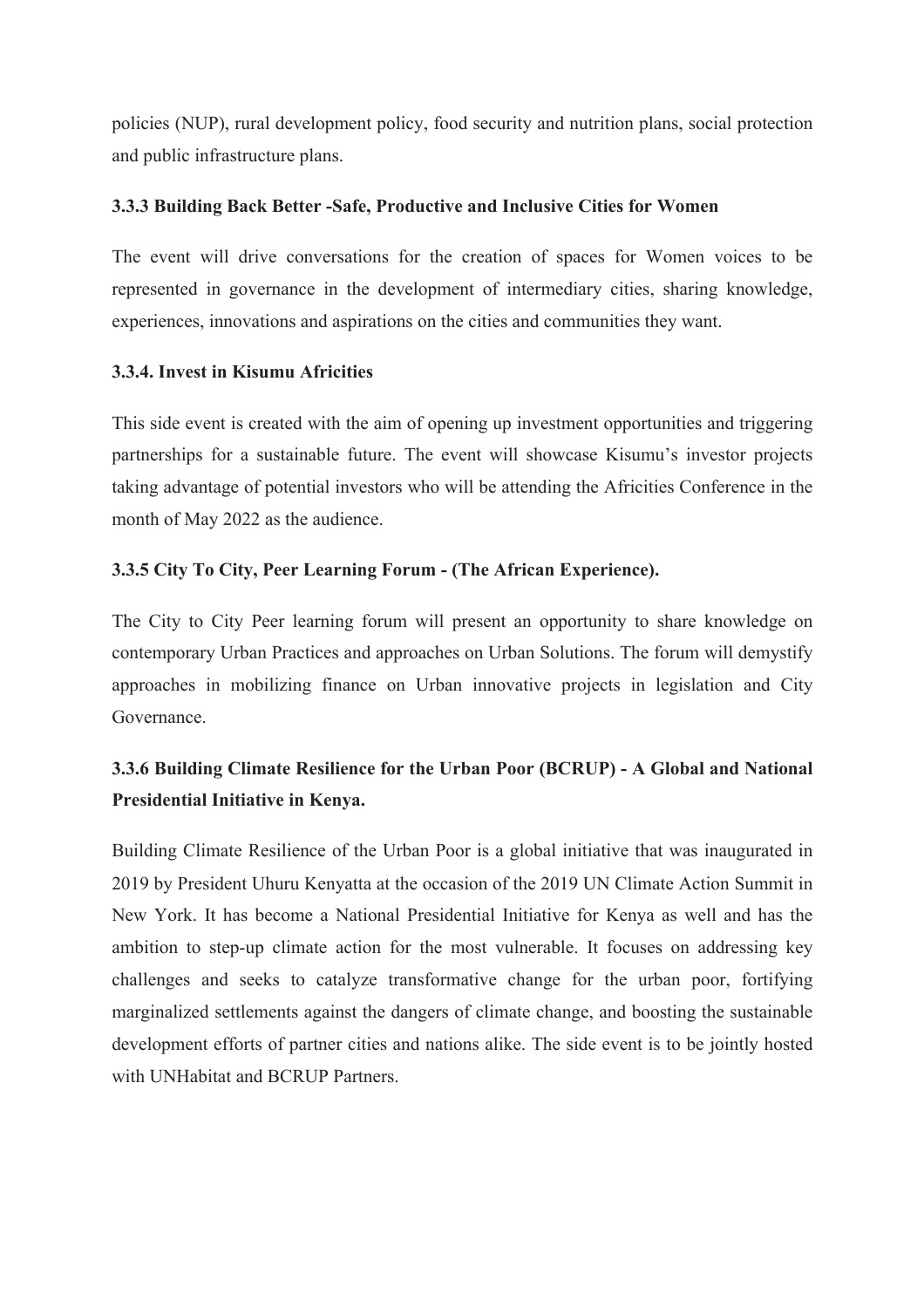# **3.3.7 Kenya Urban Support Programme within Intermediary Cities**

The side event will showcase the success stories from participating intermediary cities in Kenya. The exercise is being coordinated by the State Department for Housing and Urban Development; Council of Governors; and the Association of Urban, Cities and Municipal Managers & Authorities of Kenya (AUCIMMAK).

# **3.4 Exhibition**

# **3.4.1 Kenyan Pavillion**

During the Africities Exhibition, Kenya shall have one pavilion that brings together the national government and the 47 County Governments and other MDAs. This will enable participants to get all round information on the prospects of Kenya's intermediary cities within one pavilion.

Kenya will exhibit visual content (videos, reports, fliers) that showcase some of the progress and achievements made since the inception of Devolution. Examples include the Kenya Constitution, Compendium of Covid-19 response in Kenya, Report on localisation of Covid-19 in Kenya Counties.

## 4. **Conclusion**

The position of the Government of Kenya is to encourage all key stakeholders and participants to the 9th Edition of the Africities Summit to commit to the realisation of the main summit themes and sub-thematic areas that include;

- I. The State and dynamics of intermediary cities in Africa's urbanisation
	- ❖ The Nature and Growth of Intermediary Cities
	- ❖ African renaissance towards inclusive and sustainable development Africa Agenda 2063
	- ❖ Integration of Intermediary Cities within the Metropolitan Development Framework
- II. The role of intermediary cities in wealth creation and economic development of Africa
	- ❖ Significance of intermediate cities in contributing to a better future
	- ❖ The Role of Intermediary Cities in the African Continental Free Trade Area Agreement